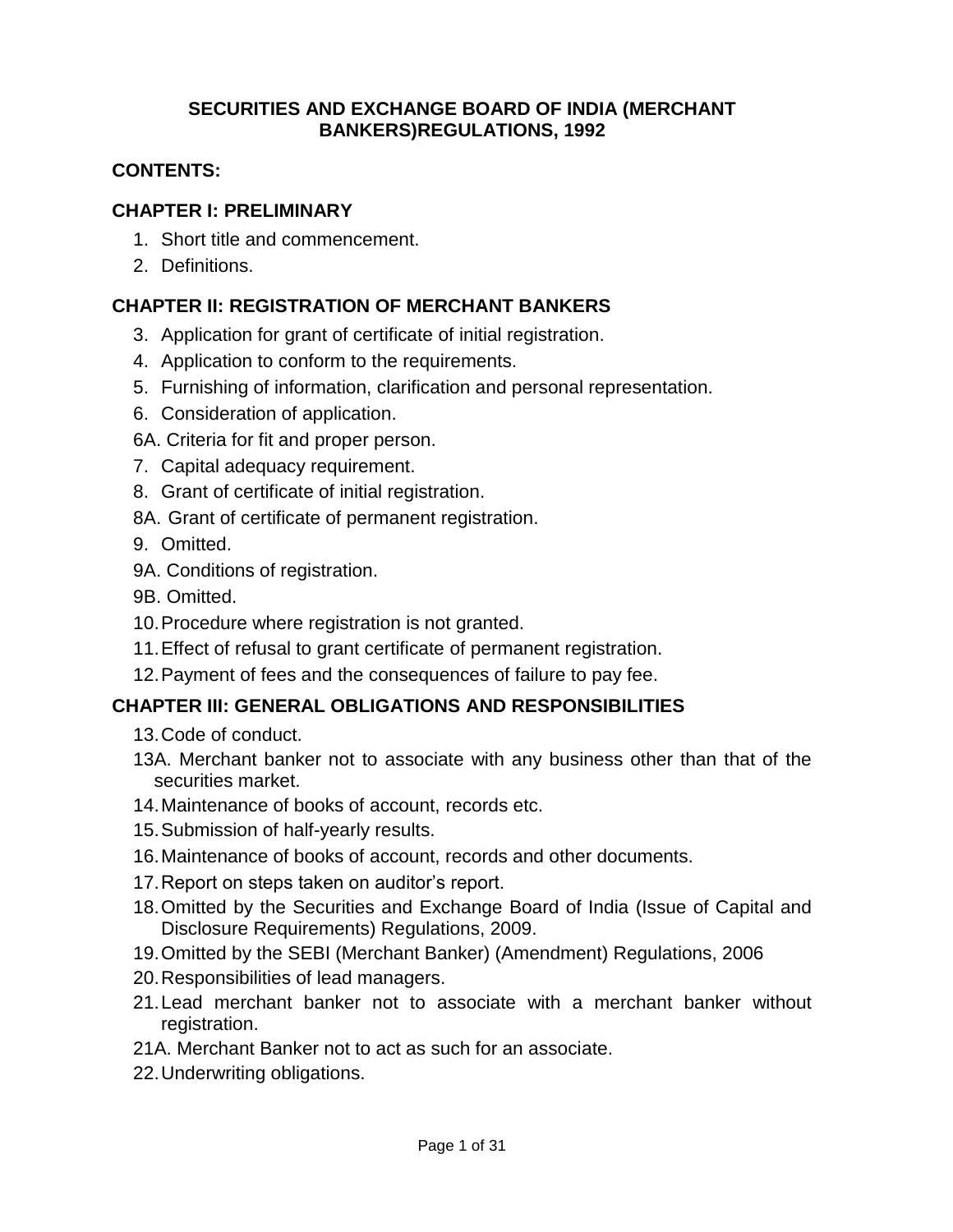- 23.Omitted by the Securities and Exchange Board of India (Issue of Capital and Disclosure Requirements) Regulations, 2009.
- 24.Omitted by the Securities and Exchange Board of India (Issue of Capital and Disclosure Requirements) Regulations, 2009.

24A. Omitted by the Securities and Exchange Board of India (Issue of Capital and Disclosure Requirements) Regulations, 2009.

- 25.Omitted by the Securities and Exchange Board of India (Issue of Capital and Disclosure Requirements) Regulations, 2009.
- 26.Acquisition of shares prohibited.
- 27.Information to the Board.
- 28.Disclosures to the Board.
- 28A. Appointment of compliance officer.

# **CHAPTER IV: PROCEDURE FOR INSPECTION**

- 29.Board's right to inspect.
- 30.Notice before inspection.
- 31.Obligations of merchant banker on inspection by the Board.
- 32.Submission of report to the Board.
- 33.Action on inspection or investigation report.
- 34.Appointment of auditor.

# **CHAPTER V: PROCEDURE FOR ACTION IN CASE OF DEFAULT**

35.Liability for action in case of default.

36-43. Omitted by the Securities and Exchange Board of India (Procedure for Holding Enquiry by Enquiry Officer and Imposing Penalty) Regulations, 2002

## **SCHEDULE I: FORMS**

- **FORM A:** APPLICATION FOR GRANT OF CERTIFICATE OF INITIAL / PERMANENT REGISTRATION.
- **FORM B:** CERTIFICATE OF INITIAL / PERMANENT REGISTRATION
- **FORM C:**Omitted by the Securities and Exchange Board of India (Issue of Capital and Disclosure Requirements) Regulations, 2009.

**SCHEDULE II:** FEES

**SCHEDULE III:**CODE OF CONDUCT FOR MERCHANT BANKERS

**SCHEDULE IV:**FORMAT FOR HALF YEARLY REPORT TO BE SUBMITTED BY MERCHANT BANKERS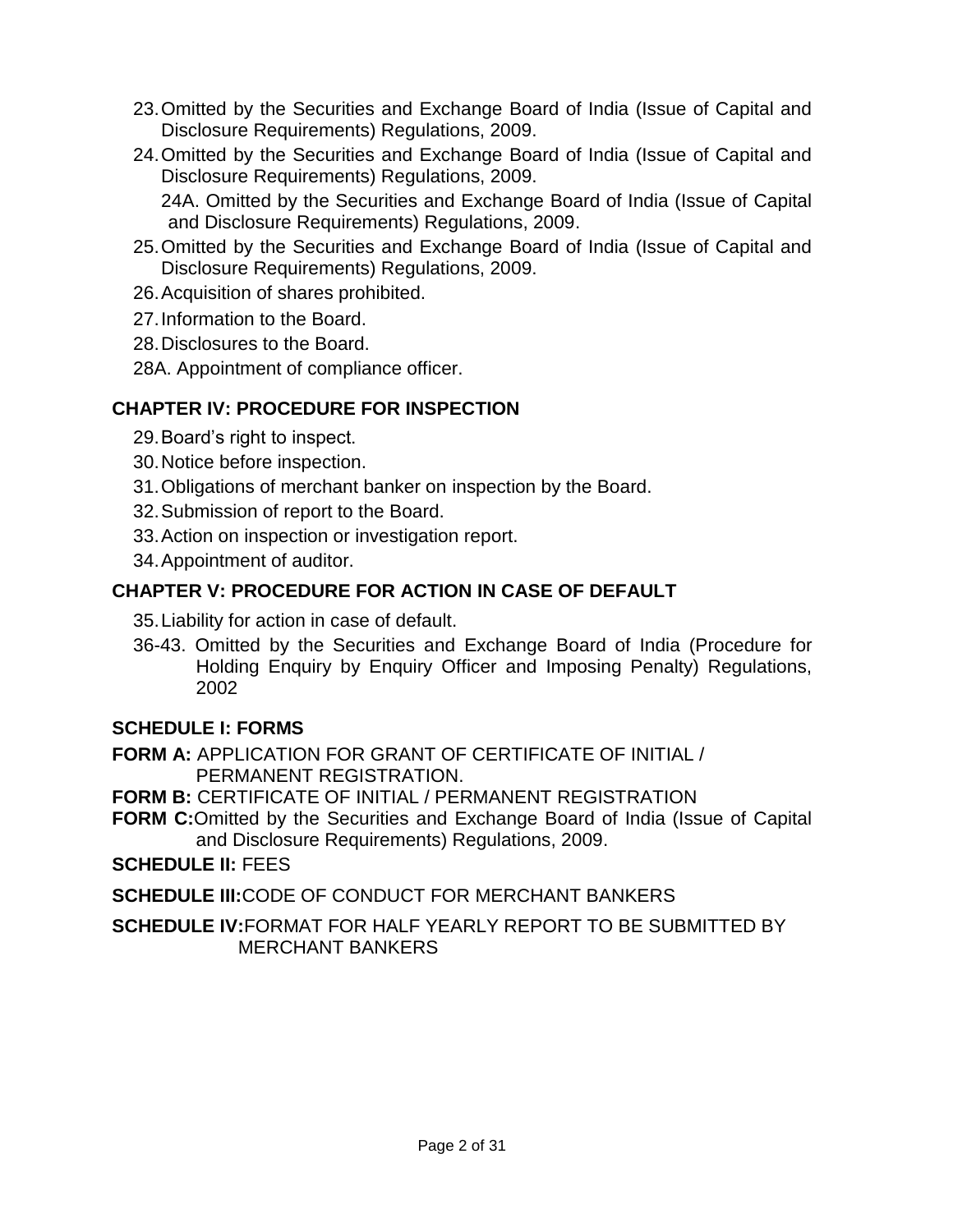### **THE GAZETTE OF INDIA EXTRAORDINARY**

## **PART III - SECTION 4**

## **PUBLISHED BY AUTHORITY**

### **SECURITIES AND EXCHANGE BOARD OF INDIA**

#### **NOTIFICATION**

### **THE TWENTY SECOND DAY OF DECEMBER, 1992**

#### **BOMBAY**

#### **SECURITIES AND EXCHANGE BOARD OF INDIA**

#### **(MERCHANT BANKERS) REGULATIONS, 1992**

No.LE/11112/92. In exercise of the powers conferred by Section 30 of the Securities and Exchange Board of India Act, 1992 (15 of 1992), the Board with the previous approval of the Central Government hereby makes the following regulations, namely:

#### **CHAPTER I**

#### **PRELIMINARY**

#### **Short title and commencement**

**1.** (1) These regulations may be called the Securities and Exchange Board of India (Merchant Bankers) Regulations, 1992.

(2) They shall come into force on the date of their publication in the Official Gazette.

#### **Definitions**

 $\overline{a}$ 

**2.** In these regulations, unless the context otherwise requires,—  $^{1}[$ \*\*\*]

<sup>1.</sup> Omitted by the Securities and Exchange Board of India (Procedure for Holding Enquiry by Enquiry Officer and Imposing Penalty) Regulations, 2002 w.e.f., 27.09.2002. Prior to omission the clause read as under : (a) "enquiry officer" means any Officer of the Board, or any other person, having experience in dealing with the problems relating to the securities market, who is authorised by the Board under Chapter V;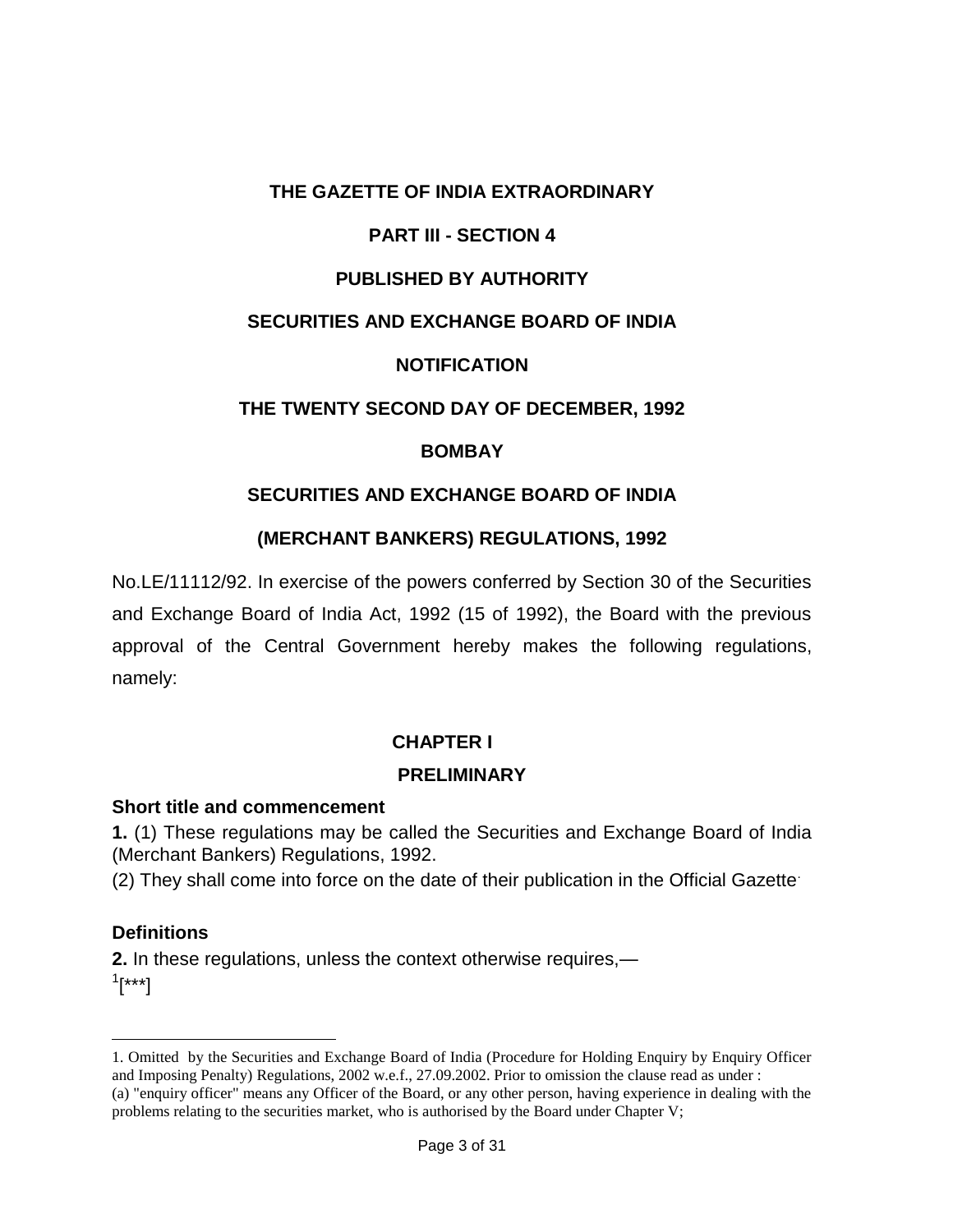$2$ [(a) "Act" means the Securities and Exchange Board of India Act, 1992 (15 of 1992);

- (aa) "body corporate" shall have the meaning assigned to it in or under clause (7) of section 2 of the Companies Act, 1956 (1 of 1956);
- (ab) "certificate" means a certificate of  $3$ <sup>\*\*\*\*</sup>] registration issued by the Board;
- (ac) 4 [\*\*\*]

 $\overline{a}$ 

- (ad) "change in control", in relation to a merchant banker being a body corporate, means:—
	- (i) if its shares are listed on any recognised stock exchange, change in control within the meaning of regulation 12 of the Securities and Exchange Board of India (Substantial Acquisition of Shares and Takeovers) Regulations, 1997;
	- (ii) in any other case, change in the controlling interest in the body corporate.

Explanation: For the purpose of sub-clause (ii), the expression "controlling interest" means an interest, whether direct or indirect, to the extent of at least fifty one per cent of voting rights in the body corporate;]

- (*b*) ―form‖ means a form specified in *Schedule I;*
- (c) "inspecting authority" means one or more persons appointed by the Board to exercise powers conferred under Chapter IV;
- $5$ [(ca) "issue" means an offer of sale or purchase of securities by any body corporate, or by any other person or group of persons on its or his or their behalf, as the case may be, to or from the public, or the holders of securities of such body corporate or person or group of persons through a merchant banker;
- (cb) "merchant banker" means any person who is engaged in the business of issue management either by making arrangements regarding selling, buying or subscribing to securities or acting as manager, consultant, adviser or rendering corporate advisory service in relation to such issue management;]

<sup>&</sup>lt;sup>2</sup> Inserted by the Securities and Exchange Board of India (Merchant Bankers) (Third Amendment) Regulation, 2006, w.e.f., 7-9-2006.

<sup>&</sup>lt;sup>3</sup> The words "initial or permanent" were omitted by the Securities andExchange Board ofIndia (Change In Conditions Of Registration Of Certain Intermediaries) (Amendment) Regulations,2016 w.e.f. 08-12-2016. Prior to omission the words "initial or permanent" were inserted by the Securities and Exchange Board of India (Merchant Bankers) (Amendment) Regulations, 2011 w.e.f. 05-07-2011.

<sup>&</sup>lt;sup>4</sup> Omitted by the (Change in conditions of Registration of Certain Intermediaries) (Amendment) Regulations, 2011. w.e.f. 19-04-2011. Prior to the omission the clause read as under:

<sup>&</sup>quot;Change of status or constitution" in relation to a merchant banker—

<sup>(</sup>i) means any change in its status or constitution of whatsoever nature; and

<sup>(</sup>ii) without prejudice to generality or sub-clause (i), includes—

<sup>(</sup>A) amalgamation, demerger, consolidation or any other kind of corporate restructuring falling within the scope of section 391 of the Companies Act, 1956 (1 of 1956) or the corresponding provision of any other law for the time being in force;

<sup>(</sup>B)change in its managing director or whole-time director; and

<sup>(</sup>C)any change in control over the body corporate."

<sup>&</sup>lt;sup>5</sup> Inserted by the Securities and Exchange Board of India (Merchant Bankers) (Third Amendment) Regulations, 2006., w.e.f., 7-9-2006.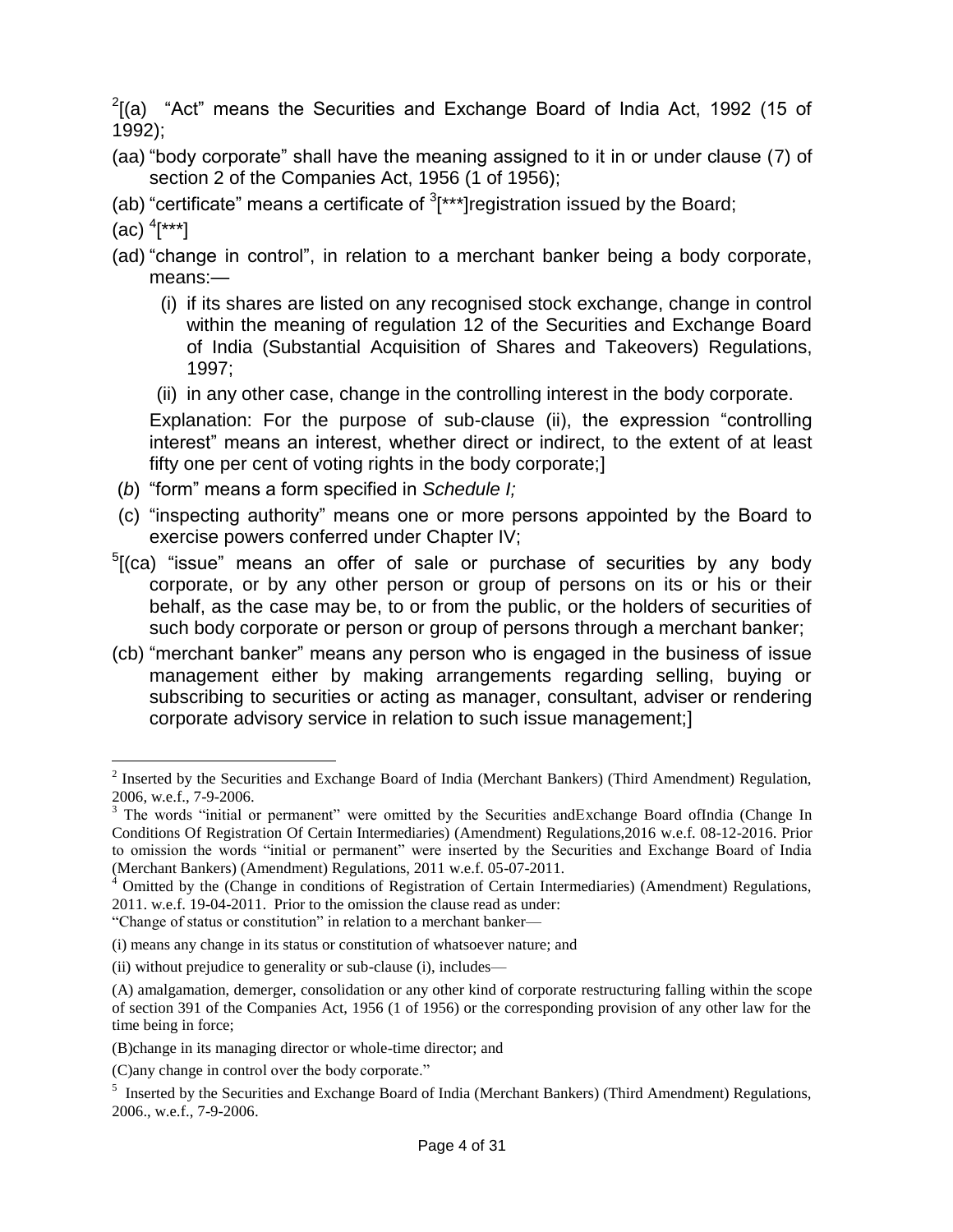- (d) "principal officer" means-
	- (*i*) proprietor, in the case of a proprietary concern,
	- (*ii*) partner, in the case of a partnership firm,
	- (*iii*) director, in the case of a body corporate who is responsible for the activities of the merchant banker.
- (e) 6 [\*\*\*]
- (f) Words and expressions used and not defined in these regulations but defined in the Act  $7$ [\*\*\*] shall have the meaning respectively assigned to them in the Act  $^8$ [\*\*\*].

### **CHAPTER II**

### **REGISTRATION OF MERCHANT BANKERS**

## **Application for grant of certificate<sup>9</sup> [of <sup>10</sup>[\*\*\*] registration].**

**3.** (1) An application by a person for grant of a certificate <sup>11</sup>[of <sup>12</sup>[\*\*\*] registration]shall be made to the Board in *Form A.*

 $13$ [(1A) An application for registration made under sub-regulation (1) shall be accompanied by a non-refundable application fee as specified in Schedule II.]

(2) The application under sub-regulation (1) shall be made for any one of the following categories of the merchant banker namely:—

(*a*) Category I, that is—

 $\overline{a}$ 

- (i) to carry on any activity of the issue management, which will, *inter alia,* consist of preparation of prospectus and other information relating to the issue, determining financial structure, tie up of financiers and final allotment and refund of the subscriptions; and
- (ii) to act as adviser, consultant, manager, underwriter, portfolio manager;
- (*b*) Category II, that is to act as adviser, consultant, co-manager, underwriter, portfolio manager;
- (*c*) Category III, that is to act as underwriter, adviser, consultant to an issue;
- (d) Category IV, that is to act only as adviser or consultant to an issue.

13 Inserted by Securities and Exchange Board of India (Merchant Bankers) (Third Amendment) Regulations, 2006 w.e.f. 7-9-2006

<sup>6</sup> Omitted by the Securities and Exchange Board of India (Merchant Bankers) (Third Amendment) Regulations, 2006., w.e.f., 7-9-2006.

<sup>&</sup>lt;sup>7</sup>The words [and the rules] omitted by the Securities and Exchange Board of India (Merchant Bankers) (Third Amendment) Regulation, 2006, w.e.f., 7-9-2006.

<sup>&</sup>lt;sup>8</sup> The words [or the rules as the case may be] omitted by the Securities and Exchange Board of India (Merchant Bankers) (Third Amendment) Regulation, 2006, w.e.f., 7-9-2006.

<sup>&</sup>lt;sup>9</sup> Inserted by the Securities and Exchange Board of India (Merchant Bankers) (Amendment) Regulations, 2011 w.e.f. 05-07-2011.

 $10$  The word "initial" was omitted by the Securities and Exchange Board of India (Change In Conditions Of Registration Of Certain Intermediaries) (Amendment) Regulations,2016 w.e.f. 08-12-2016.

 $11$  Inserted by the Securities and Exchange Board of India (Merchant Bankers) (Amendment) Regulations, 2011 w.e.f. 05-07-2011.

<sup>&</sup>lt;sup>12</sup> The word "initial" was omitted by the Securities andExchange Board ofIndia (Change In Conditions Of Registration Of Certain Intermediaries) (Amendment) Regulations,2016 w.e.f. 08-12-2016.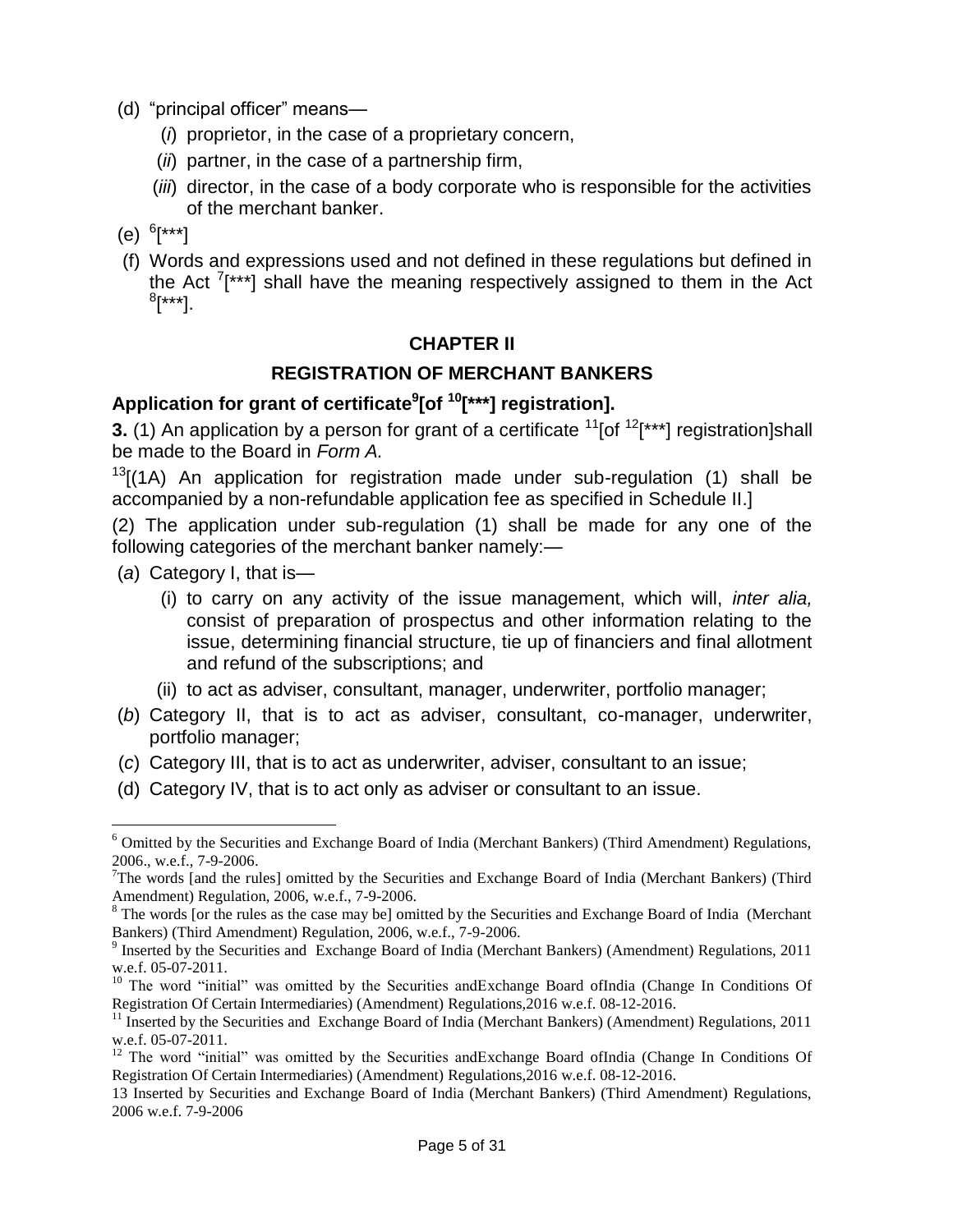$14$ [(2A) Notwithstanding anything contained in this regulation, with effect from 9th December, 1997:

- (i) an application under sub-regulation (2) can be made only for carrying on the activities mentioned in clause (*a*) therein, and
- (ii)  $15$ [\*\*\*]
- (iii) an applicant can carry on the activity as portfolio manager only if he obtains separate certificate of registration under the provisions of the Securities and Exchange Board of India (Portfolio Manager) Regulations, 1993.]

(3) Notwithstanding anything contained in sub-regulation (1) any application made by a merchant banker prior to coming into force of these regulations containing such particulars or as near thereto as mentioned in Form A shall be treated as an application made in pursuance of sub-regulation (1) and dealt with accordingly.

### **Application to conform to the requirements.**

**4.** Subject to the provisions of sub-regulation (3) of regulation 3, any application, which is not complete in all respects and does not conform to the instructions specified in the form shall be rejected :

Provided that, before rejecting any such application, the applicant shall be given an opportunity to remove within the time specified such objections as may be indicated by the Board.

### **Furnishing of information, clarification and personal representation.**

**5.** (1) The Board may require the applicant to furnish further information or clarification regarding matters relevant to the activity of a merchant banker for the purpose of disposal of the application.

(2) The applicant or its principal officer shall, if so required, appear before the Board for personal representation.

## **Consideration of application.**

 $\overline{a}$ 

**6.** The Board shall take into account for considering the grant of a certificate, all matters which are relevant to the activities relating to merchant banker and in particular the applicant complies with the following requirements, namely :-

<sup>16</sup>[(*a*) the applicant shall be a body corporate other than a non-banking financial company as defined under clause (f) of section 45-I of the Reserve Bank of India Act, 1934 (2 of 1934), as amended from time to time :

<sup>&</sup>lt;sup>14</sup> Sub-regulation 2A to regulation 3 was inserted by SEBI (Merchant Bankers) (Amendment) Regulations, 1997 w.e.f, 09.12.1997.

<sup>15</sup> Omitted by the Securities and Exchange Board of India (Merchant Bankers) (Third Amendment) Regulations, 2006 w.e.f. 7-9-2006

<sup>&</sup>lt;sup>16.</sup> Clause (a) to regulation 6 was inserted by the Securities and Exchange Board of India (Merchant Bankers) (Amendment) Regulations, 1997 w.e.f., 09.12.1997.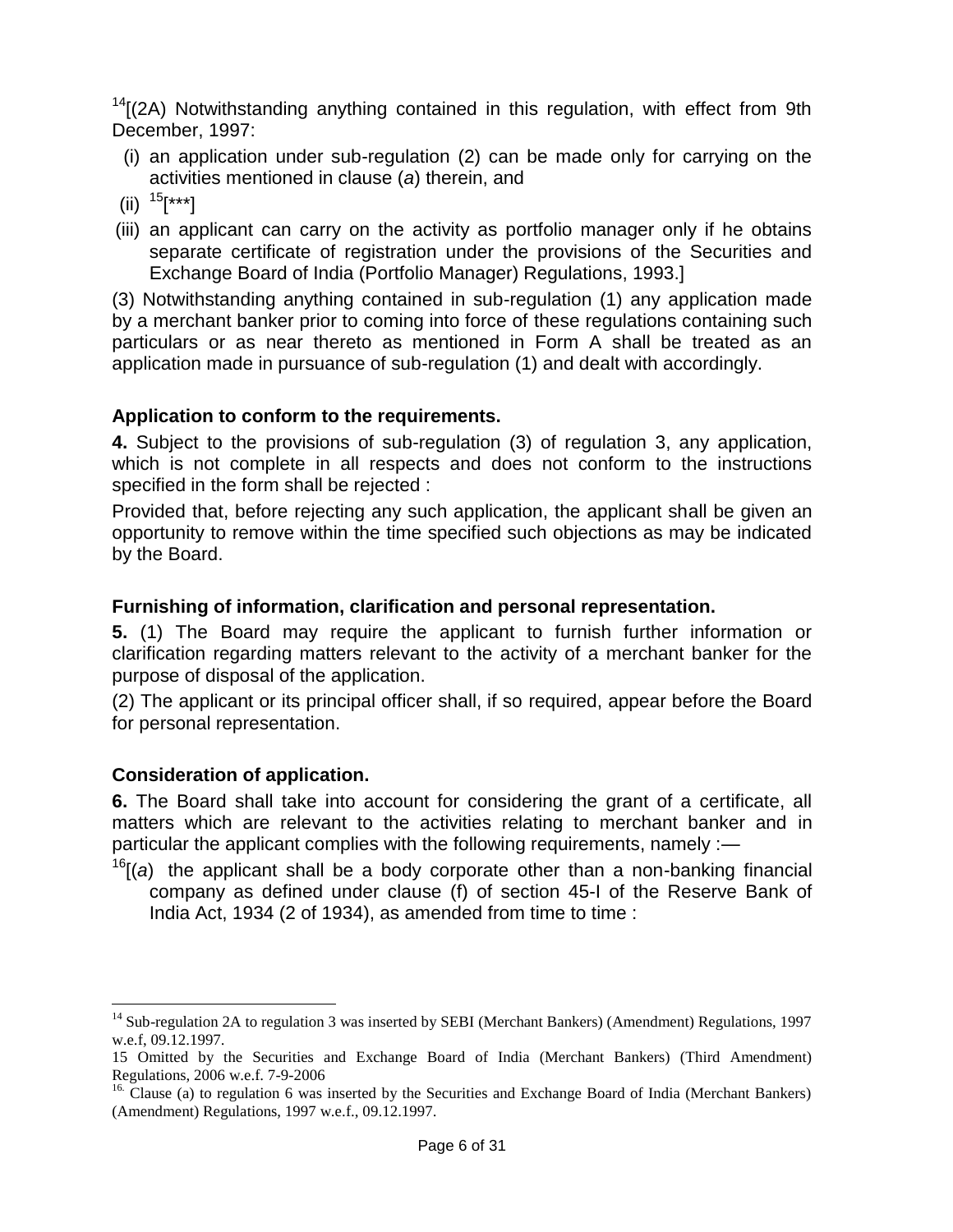$17$ [Provided that the merchant banker who has been granted registration by the Reserve Bank of India to act as a primary or satellite dealer may carry on such activity subject to the condition that it shall not accept or hold public deposit;]

- $18$ [(aa)] the applicant has the necessary infrastructure like adequate office space, equipments, and manpower to effectively discharge his activities;
- (b) the applicant has in his employment minimum of two persons who have the experience to conduct the business of merchant banker;
- (c) a person directly or indirectly connected with the applicant has not been granted registration by the Board.

Explanation : For the purposes of this clause the expression "directly or indirectly connected‖ means any person being an associate, subsidiary or interconnected or group company of the applicant in case of the applicant being a body corporate;

- (d) The applicant fulfils the capital adequacy requirement specified in regulation 7;
- (e) The applicant, his partner, director or principal officer is not involved in any litigation connected with the securities market which has an adverse bearing on the business of the applicant;
- (f) The applicant, his director, partner or principal officer has not at any time been convicted for any offence involving moral turpitude or has been found guilty of any economic offence;
- (g) The applicant has the professional qualification from an institution recognised by the Government in finance, law or business management;

 $19$ [(gg) the applicant is a fit and proper person;]

(h) grant of certificate to the applicant is in the interest of investors.

## **<sup>20</sup>**[**Criteria for fit and proper person.**

**6A.** For the purpose of determining whether an applicant or the merchant banker is a fit and proper person the Board may take into account the criteria specified in Schedule II of the Securities and Exchange Board of India (Intermediaries) Regulations, 2008.]

# **<sup>21</sup>**[**Capital adequacy requirement.**

 $\overline{a}$ 

<sup>&</sup>lt;sup>17.</sup> Proviso to clause (a) to regulation 6 was inserted by the Securities and Exchange Board of India (Merchant Bankers) (Amendment) Regulations, 1999 w.e.f., 17.11.1999.

<sup>&</sup>lt;sup>18.</sup> Clause (a) to regulation 6 was renumbered as (aa) by the Securities and Exchange Board of India (Merchant Bankers) (Amendment) Regulations, 1997 w.e.f., 09.12.1997.

<sup>19</sup> Clause (gg) to regulation 6 was inserted by the Securities and Exchange Board of India (Merchant Bankers) (Amendment) Regulations, 1997 w.e.f., 09.12.1997

<sup>20</sup> Inserted by the Securities and Exchange Board of India (Criteria for fit and Proper Person Regulations, 2004) w.e.f. 10-3-2004.

<sup>21</sup> Substituted by the Securities and Exchange Board of India (Merchant Bankers) (Third Amendment) Regulations, 2006. w.e.f. 7-9-2006. Prior to the substitution the regulation (7) read as ―Capital Adequacy Requirement

<sup>7. (1)</sup> The capital adequacy requirement referred to in sub- regulation (d) of regulation 6 shall not be less than

the net worth of the person making the application for grant of registration.

<sup>(2)</sup> For the purposes of sub- regulation (1), the networth shall be as follows, namely: -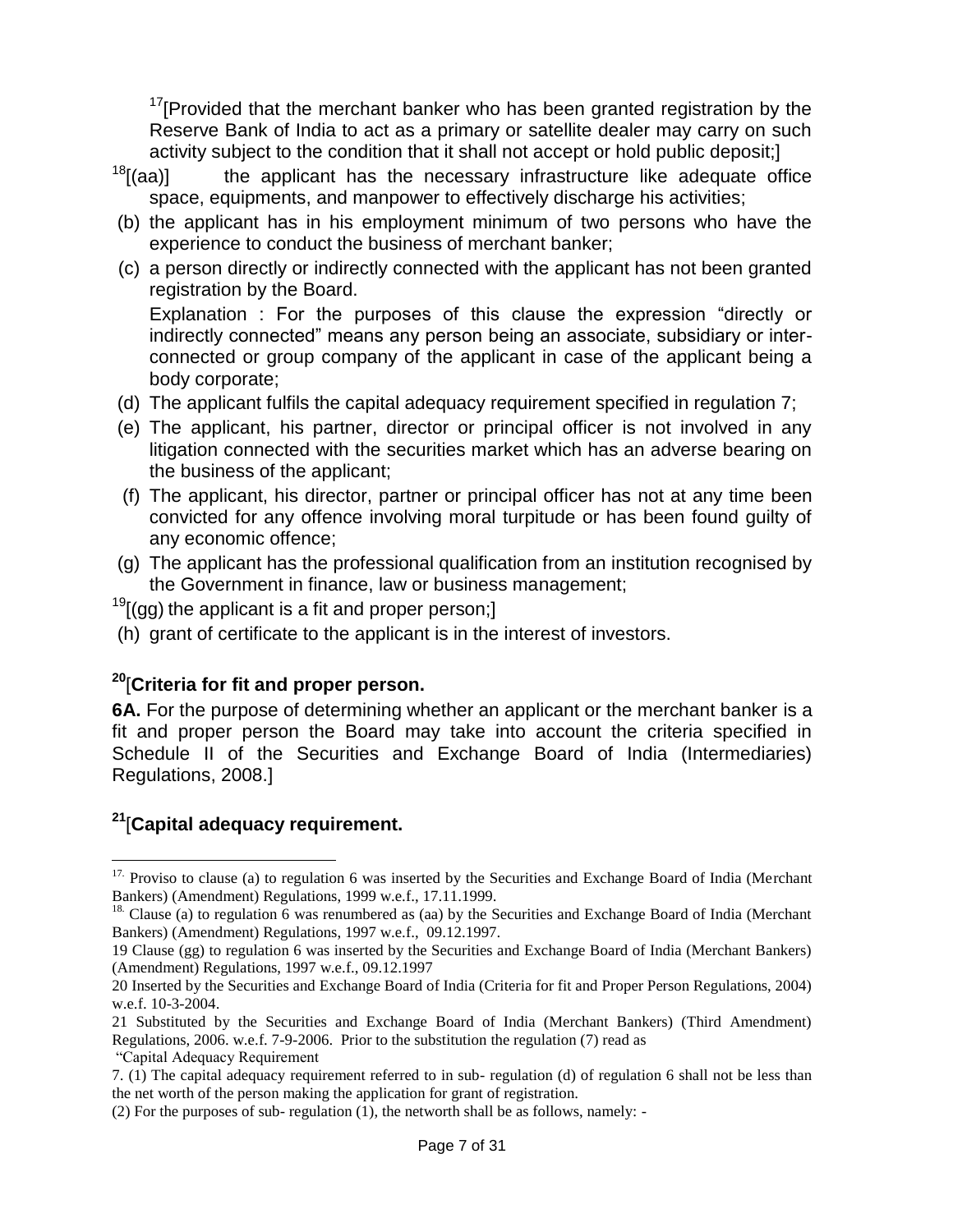**7.**The capital adequacy requirement referred to in clause (d) of regulation 6 shall be a net worth of not less than five crore rupees.

Explanation: For the purposes of this regulation, "net worth" means the sum of paidup capital and free reserves of the applicant at the time of making application under sub-regulation (1) of regulation 3.]

# **<sup>22</sup>[Grant of certificate of <sup>23</sup>[\*\*\*]registration.**

**8.**(1) The Board, on being satisfied that the applicant is eligible, shall grant a certificate of  $24$ [\*\*\*] registration in Form B and shall send an intimation to the applicant.

(2)  $^{25}$ [ The certificate of registration granted under sub-regulation (1) shall be valid unless it is suspended or cancelled by the Board.]

(3)  $^{26}$ [The merchant banker who has already been granted certificate of registration by the Board, prior to the commencement of the Securities and Exchange Board of

 $\overline{a}$ 

<sup>22</sup> Substituted by the Securities and Exchange Board of India (Merchant Bankers) (Amendment) Regulations, 2011 w.e.f. 05-07-2011. Prior to the substitution the regulation 8 as amended by the Securities and Exchange Board of India (Merchant Bankers) Regulations, 1997 w.e.f. 09-12-1997, read as under: ―8. Procedure for registration.

(1) The Board, on being satisfied that the applicant is eligible, shall grant a certificate in Form B.

(2) and (3) \*\*\* $Omitted.$ 

(4) On the grant of a certificate the applicant shall be liable to pay the fees in accordance with Schedule II"

 $23$  The word "initial" was omitted by the Securities andExchange Board ofIndia (Change In Conditions Of Registration Of Certain Intermediaries) (Amendment) Regulations,2016 w.e.f. 08-12-2016.

<sup>24</sup> The word "initial" was omitted by the Securities andExchange Board ofIndia (Change In Conditions Of Registration Of Certain Intermediaries) (Amendment) Regulations,2016 w.e.f. 08-12-2016.

<sup>25</sup> Substituted by the Securities andExchange Board ofIndia (Change In Conditions Of Registration Of Certain Intermediaries) (Amendment) Regulations,2016 w.e.f. 08-12-2016. Prior to substitution, sub-regulation (2) read as under:

―(2) The certificate of initial registration granted under sub-regulation (1) shall be valid for a period of five years from the date of its issue to the applicant."

<sup>26</sup> Substituted by the Securities and Exchange Board of India (Change In Conditions Of Registration Of Certain Intermediaries) (Amendment) Regulations,2016 w.e.f. 08-12-2016. Prior to substitution, sub-regulation (3) read as under:

―The merchant banker who has already been granted certificate of registration by the Board, prior to the commencement of the Securities and Exchange Board of India (Merchant Bankers) (Amendment) Regulations, 2011, and has not completed a period of three years, shall be deemed to have been granted a certificate of initial registration for a period of five years from the date of its certificate of registration, subject to payment of fee for the remaining period of two years, as prescribed in Schedule II of these regulations."

―The certificate of initial registration granted under sub-regulation (1) shall be valid for a period of five years from the date of its issue to the applicant."

Category Minimum Amount

Category I \*[Rs. 5, 00, 00, 000]

Category II Rs. 50, 00, 000

Category III Rs. 20, 00, 000

Category IV Nil

Explanation: For the purposes of this regulation "networth" means in the case of an applicant which is a partnership firm or a body corporate, the value of the capital contributed to the business of such firm or the paid up capital of such body corporate plus free reserves as the case may be at the time of making application under sub-regulation (1) of regulation  $3$ ." \*The figure "1, 00, 00, 000" in sub-regulation (2) of regulation 7 was Substituted by SEBI (Merchant Bankers) (Amendment) Regulations, 1995 w.e.f, 7.09.1995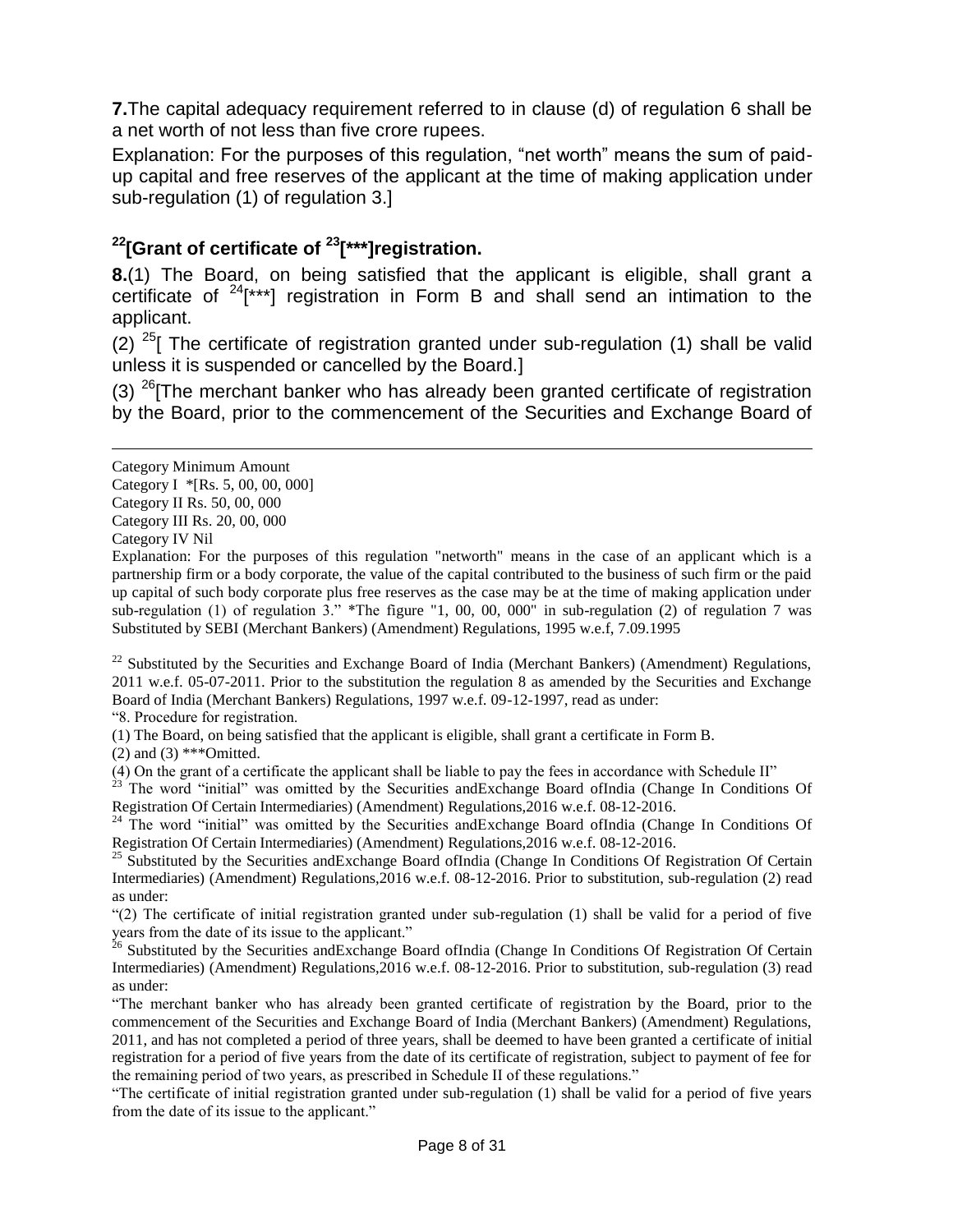India (Change in Conditions of Registration of Certain Intermediaries) (Amendment) Regulations, 2016 shall be deemed to have been granted a certificate of registration, in terms of sub-regulation (1).]

(4) On the grant of a certificate of  $27$ [\*\*\*] registration the merchant banker shall be liable to pay the fee in accordance with Schedule II of these regulations.]

# **8A <sup>28</sup>[\*\*\*]**

**9 <sup>29</sup>[\*\*\*]**

 $\overline{a}$ 

#### ―**8A. Grant of certificate of permanent registration.**

(2) Themerchant banker who has already been granted a certificate of registration by the Board and has completed a period of five years**,** on the date of commencement of the Securities and Exchange Board of India (Merchant Bankers) (Amendment) Regulations, 2011, may, three months before the expiry of validity of certificate of registration or before, make an application for grant of a certificate of permanent registration in Form A*.* 

(3) An application under sub-regulation (1) or sub-regulation (2) shall be accompanied by a non-refundable application fee as specified in Schedule II of these regulations.

(4) The application for grant of a certificate of permanent registration shall be accompanied by details of the changes that have taken place in the information that was submitted to the Board while seeking initial registration or renewal, as the case may be, and a declaration stating that no changes other than those as mentioned in such details have taken place.

(5) The application for permanent registration made under sub-regulation (1) or (2) shall be dealt with in the same manner as if it were a fresh application for grant of a certificate of initial registration.

(6) The Board, on being satisfied that the applicant is eligible, shall grant a certificate of permanent registration in Form Band shall send an intimation to the applicant.

(7) On the grant of a certificate of permanent registration the merchant banker shall be liable to pay the fee in accordance with Schedule II of these regulations.]"

<sup>29</sup> Regulation 9 was omitted by the Securities and Exchange Board of India (Merchant Bankers) (Amendment) Regulations, 2011 w.e.f. 5-7-2011. Prior to omission, regulations 9 as amended by Securities and Exchange Board of India (Merchant Bankers) (Amendment) Regulations, 1997 w.e.f, 09.12.1997, Securities and Exchange Board of India (Merchant Bankers) (Amendment) Regulations, 1998 w.e.f, 21-01-1998, Securities and Exchange Board of India (Merchant Bankers) (Third Amendment) Regulations, 2006 w.e.f. 7-9-2006 and Securities and Exchange Board of India (Issue of Capital and Disclosure Requirements) Regulations, 2009, w.e.f. 26-8-2009, read as under:

―**9.** (1) Three months before the expiry of the period of certificate, the merchant banker may, if he so desires, make an application for renewal in *Form A.*

(1A) An application for renewal made under sub-regulation (1) shall be accompanied by a non-refundable application fee as specified in Schedule II.

(1B) The application for renewal under sub-regulation (1) shall be accompanied by details of the changes that have taken place in the information that was submitted to the Board while seeking registration or earlier

<sup>&</sup>lt;sup>27</sup> The word "initial" was omitted by the Securities andExchange Board ofIndia (Change In Conditions Of Registration Of Certain Intermediaries) (Amendment) Regulations,2016 w.e.f. 08-12-2016.

<sup>&</sup>lt;sup>28</sup> Omitted by the Securities andExchange Board ofIndia (Change In Conditions Of Registration Of Certain Intermediaries) (Amendment) Regulations,2016 w.e.f. 08-12-2016. Prior to omission regulation 8A which was inserted by the Securities and Exchange Board of India (Merchant Bankers) (Amendment) Regulations, 2011 w.e.f. 05-07-2011, read as under:

<sup>(1)</sup> The merchant banker who has been granted or deemed to have been granted a certificate of initial registration under regulation 8, may, three months before the expiry of the period of certificate of initial registration, make an application for grant of a certificate of permanent registration in Form A*.*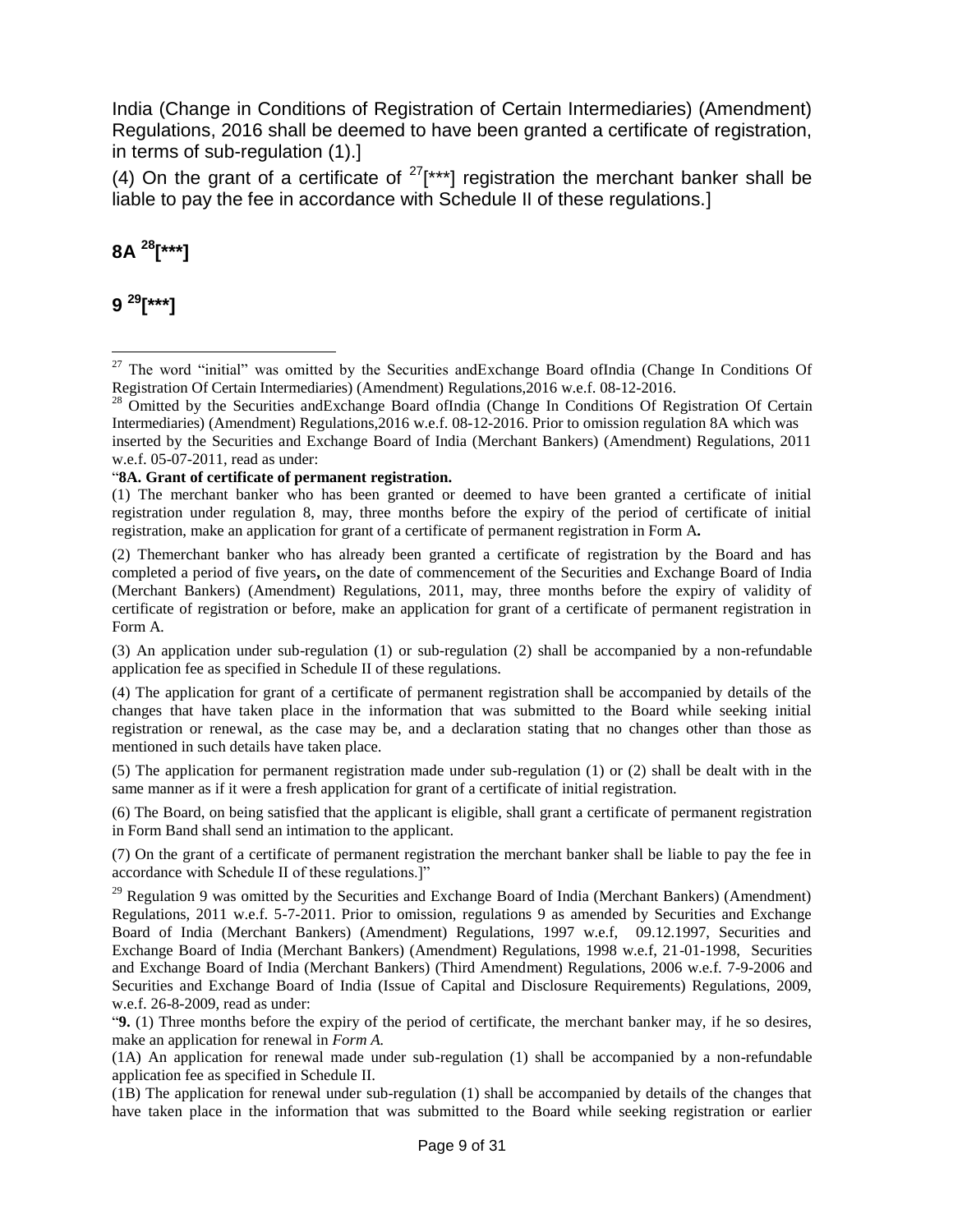# <sup>30</sup>[**Conditions of registration.**

**9A.** (1) <sup>31</sup> [Registration granted under regulation 8] shall be subject to the following conditions, namely:—

- (a) where the merchant banker proposes $^{32}$ [change in control], it shall obtain prior approval of the Board for continuing to act as such after the change;
- (b)  $33$ [it shall pay the fees for registration, in the manner provided in these regulations;]
- (c) it shall take adequate steps for redressal of grievances of the investors within one month of the date of the receipt of the complaint and keep the Board informed about the number, nature and other particulars of the complaints received;
- (d) it shall maintain capital adequacy requirements specified in regulation 7 at all times during the period of the  $34$ [\*\*\*];
- (e) it shall abide by the regulations made under the Act in respect of the activities carried on by it as merchant banker.

 $\overline{a}$ 

renewal, as the case may be, and a declaration stating that no changes other than those as mentioned in such details have taken place.

<sup>(2)</sup> The application of renewal, under sub-regulation (1), shall be dealt with in the same manner as if it were a fresh application for grant of a certificate :

Provided that in the case of an application for renewal of certificate of registration, the provisions of clause (*a*) of regulation 6 shall not be applicable up to June 30, 1998.

<sup>(3)</sup> The Board on being satisfied that the applicant is eligible for renewal of certificate shall grant a certificate in *Form B* and sent an intimation to the applicant.

<sup>(4) &</sup>amp; (5) -Omitted

<sup>(6)</sup> On the grant of a certificate the applicant shall be liable to pay the fees in accordance with Schedule II."

<sup>&</sup>lt;sup>30</sup>Inserted by the Securities and Exchange Board of India (Merchant Bankers) (Third Amendment) Regulations, 2006. w.e.f. 7-9-2006.

 $31$  Substituted for the words "Any  $31$ [initial registration] granted under regulation 8 or any  $31$ [permanent] registration granted under regulation 8A" by the Securities andExchange Board ofIndia (Change In Conditions Of Registration Of Certain Intermediaries) (Amendment) Regulations,2016 w.e.f. 08-12-2016.

Prior to the above, the words "initial registration" was substituted for "registration" and the words "permanent registration granted under regulation 8A" was substituted for the words "renewal granted under regulation 9" by the Securities and Exchange Board of India (Merchant Bankers) (Amendment) Regulations, 2011 w.e.f. 5-7- 2011.

 $32$  Substituted for "to change its status or constitution" by the (Change in conditions of Registration of Certain Intermediaries) (Amendment) Regulations, 2011. w.e.f. 19-04-2011.

<sup>&</sup>lt;sup>33</sup> Substituted by the Securities andExchange Board ofIndia (Change In Conditions Of Registration Of Certain Intermediaries) (Amendment) Regulations,2016 w.e.f. 08-12-2016. Prior to substitution clause (b) read as udner "(b) it shall pay the fees for  $33$ [initial registration or permanent registration], as the case may be, in the manner provided in these regulations;"

Prior to the above, the words "initial registration or permanent registration" were substituted for the words ―registration or renewal‖ by the Securities and Exchange Board of India (Merchant Bankers) (Amendment) Regulations, 2011 w.e.f. 5-7-2011.

<sup>&</sup>lt;sup>34</sup>The words "initial registration or permanent" were omitted by the Securities andExchange Board ofIndia (Change In Conditions Of Registration Of Certain Intermediaries) (Amendment) Regulations,2016 w.e.f. 08-12- 2016. Prior to omission, the words "initial registration or permanent" were sbstituted for the words "certificate" or renewal thereof" by the Securities and Exchange Board of India (Merchant Bankers) (Amendment) Regulations, 2011 w.e.f. 05-07-2011.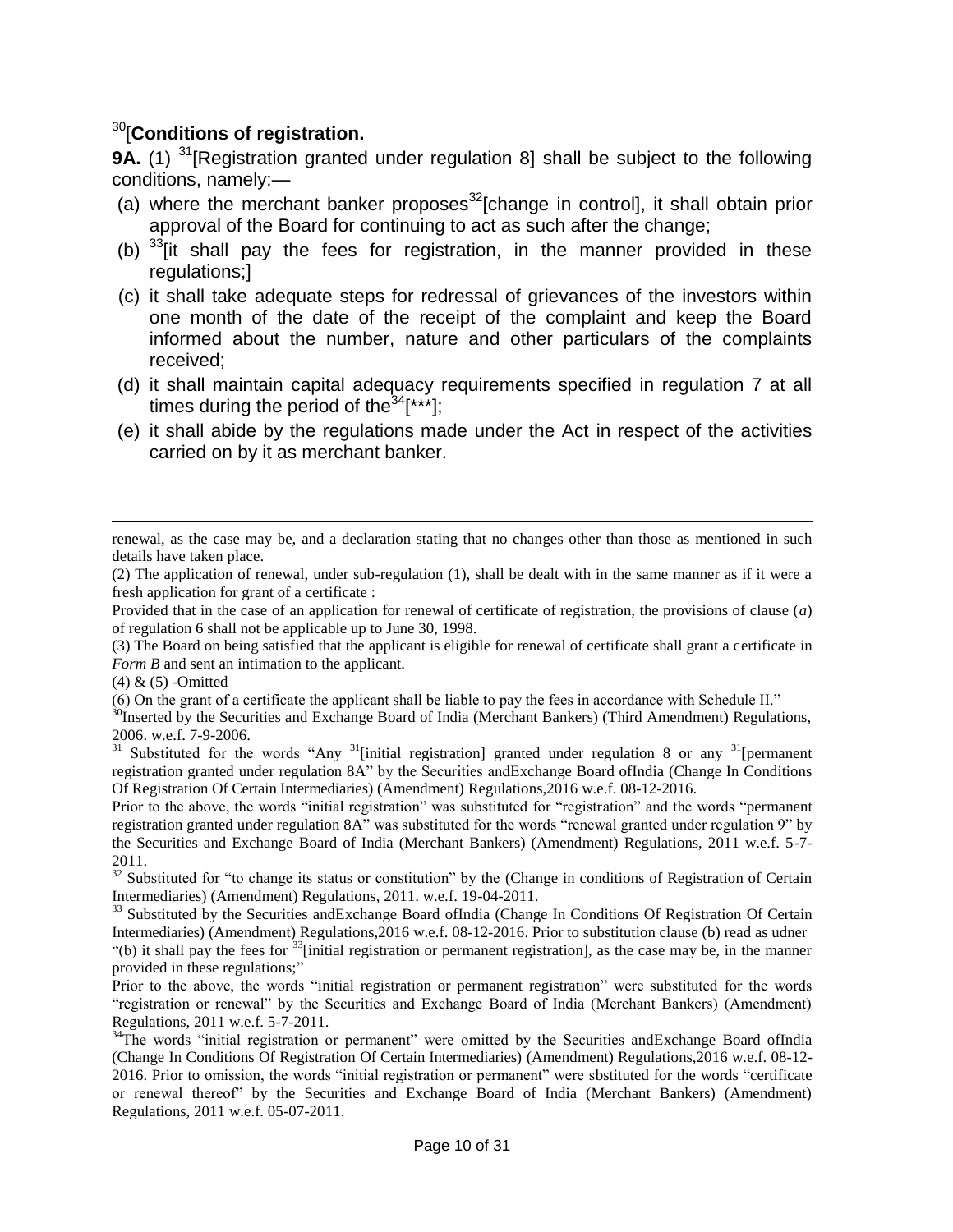$35$ <sup>[(f)</sup>it shall immediately intimate the Board, details of changes that have taken place in the information that was submitted, while seeking registration.]

(2) Nothing contained in clause (a) of sub-regulation (1) shall affect the obligation to obtain a fresh registration under section 12 of the Act in cases where it is applicable.

# **<sup>36</sup>[9B \*\*\*]**

 $\overline{a}$ 

## **Procedure where registration is not granted.**

**10.**<sup>37</sup>[(1) Where an application for grant of a certificate of registration under regulation 3 does not satisfy the criteria set out in regulation 6, the Board shall reject the application after giving an opportunity of being heard.]

 $38$ <sup>38</sup> $(2)$  The refusal to grant registration, shall be communicated by the Board within thirty days of such refusal to the applicant stating therein the grounds on which the application has been rejected.]

(3) Any applicant may, being aggrieved by the decision of the Board under subregulation (1), apply within a period of thirty days from the date of receipt of such intimation to the Board for reconsideration of its decision.

(4) The Board shall reconsider an application made under sub-regulation (3) and communicate its decision as soon as possible in writing to the applicant.

# **<sup>39</sup>[11. Effect of refusal to grant certificate of permanent registration.**

― Period of validity of certificate.

<sup>&</sup>lt;sup>35</sup> Inserted by the Securities andExchange Board ofIndia (Change In Conditions Of Registration Of Certain Intermediaries) (Amendment) Regulations,2016 w.e.f. 08-12-2016.

<sup>36</sup> Omitted by the by the Securities and Exchange Board of India (Merchant Bankers) (Amendment) Regulations, 2011 w.e.f. 05-07-2011. Prior to the substitution the regulation read as under:

<sup>9</sup>B.The certificate of registration granted under regulation 8 and its renewal granted under regulation 9, shall be valid for a period of three years from the date of its issue to the applicant."

<sup>&</sup>lt;sup>37</sup> Substituted by the Securities andExchange Board ofIndia (Change In Conditions Of Registration Of Certain Intermediaries) (Amendment) Regulations,2016 w.e.f. 08-12-2016. Prior to substitution, sub-regulation (1) read as under:

<sup>&</sup>quot;(1) Where an application for grant of a certificate  $37$ [of initial registration under regulation 3 or of permanent registration under regulation 8A] does not satisfy the criteria set out in regulation 6, the Board may reject the application after giving an opportunity of being heard."

Prior to this the words "of initial registration under regulation 3 or of permanent registration under regulation 8A" were substituted for the words "under regulation 3 or of renewal under regulation 9" by the Securities and Exchange Board of India (Merchant Bankers) (Amendment) Regulations, 2011 w.e.f. 05-07-2011.

<sup>&</sup>lt;sup>38</sup> Substituted by the Securities andExchange Board ofIndia (Change In Conditions Of Registration Of Certain Intermediaries) (Amendment) Regulations,2016 w.e.f. 08-12-2016. Prior to substitution, sub-regulation (s) read as under:

<sup>&</sup>quot;(2) The refusal to grant  $38$ [initial registration or permanent registration, as the case may be,] shall be communicated by the Board within thirty days of such refusal to the applicant stating therein the grounds on which the application has been rejected."

Prior to this the words "initial registration or permanent registration, as the case may be," were substituted for the word "registration" by the Securities and Exchange Board of India (Merchant Bankers) (Amendment) Regulations, 2011 w.e.f. 05-07-2011.

<sup>&</sup>lt;sup>39</sup>Omitted by the Securities andExchange Board ofIndia (Change In Conditions Of Registration Of Certain Intermediaries) (Amendment) Regulations,2016 w.e.f. 08-12-2016. Prior to omission, the regulation was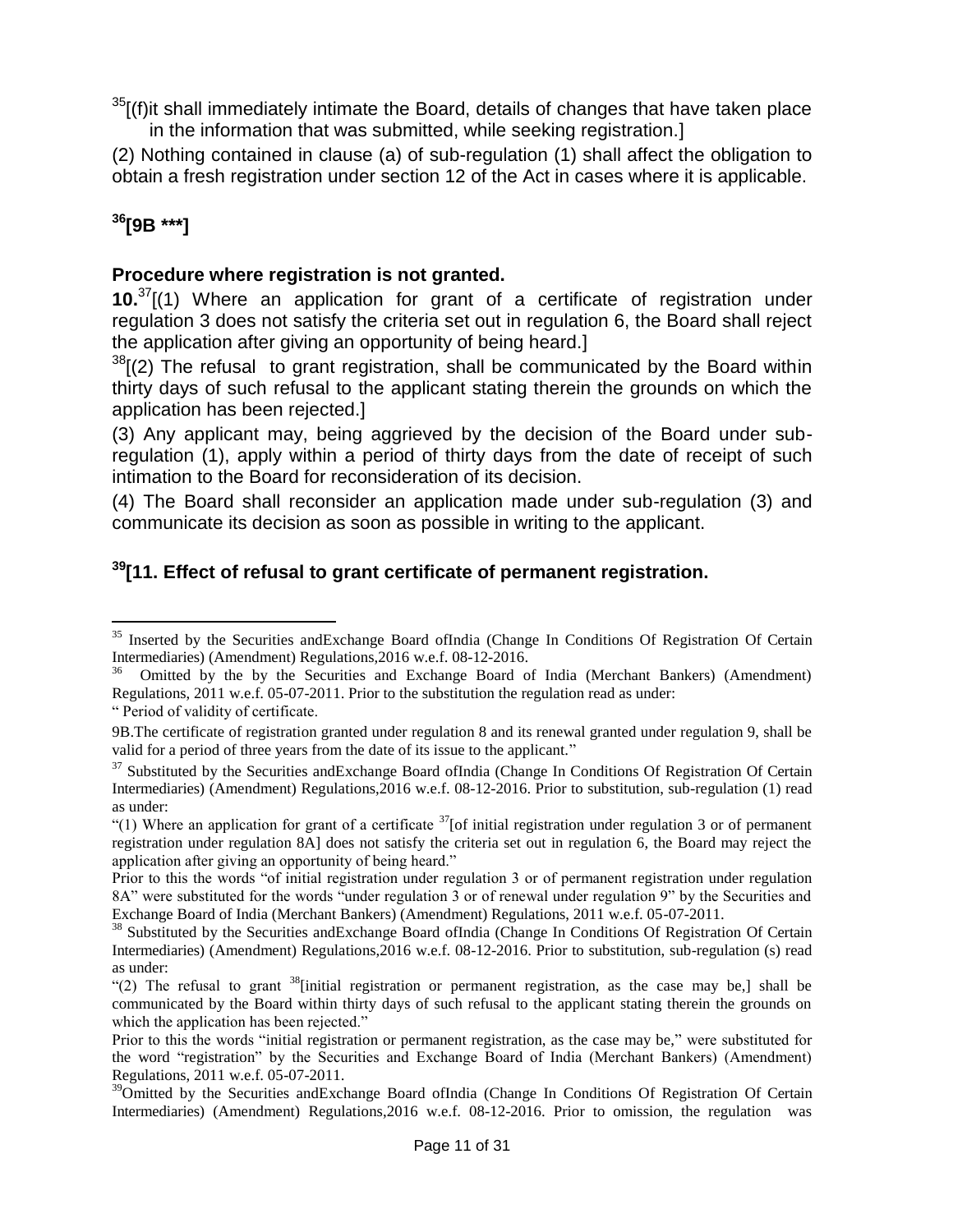Any applicant, whose application for grant of a certificate of permanent registration has been refused by the Board, on and from the date of receipt of the communication, shall not carry on any activity as a merchant banker:

**Provided** that the Board may, in the interest of investors in the securities market, permit the merchant banker to carry on activities undertaken prior to the receipt of the intimation of refusal subject to such condition as the Board may specify.]

#### **Payment of fees and the consequences of failure to pay fee.**

**12.** (1) Every applicant eligible for grant of a certificate shall pay such fees in such manner and within the period specified in *Schedule II.*

(2) Where a merchant banker fails to pay the annual fees as provided in subregulation (1), read with Schedule II, the Board may suspend the registration certificate, whereupon the merchant banker shall cease to carry on any activity as a merchant banker for the period during which the suspension subsists.

### **CHAPTER III**

### **GENERAL OBLIGATIONS AND RESPONSIBILITIES**

#### **Code of conduct.**

 $\overline{a}$ 

**13.** Every merchant banker shall abide by the Code of Conduct as specified in *Schedule III.*

## <sup>40</sup>[**Merchant banker not to associate with any business other than that of the securities market.**

**13A.** No merchant banker, other than a Bank or a <sup>41</sup><sup>\*\*\*</sup>]Public Financial Institution, who has been granted a certificate of registration under these regulations shall  $42$ [after June 30, 1998] carry on any business other than that in the securities market.

substituted by the Securities and Exchange Board of India (Merchant Bankers) (Amendment) Regulations, 2011 w.e.f. 05-07-2011 and read as under:

#### ―**11. Effect of refusal to grant certificate of permanent registration.**

Any applicant, whose application for grant of a certificate of permanent registration has been refused by the Board, on and from the date of receipt of the communication, shall not carry on any activity as a merchant banker:

**Provided** that the Board may, in the interest of investors in the securities market, permit the merchant banker to carry on activities undertaken prior to the receipt of the intimation of refusal subject to such condition as the Board may specify."

- Prior to substitution by the Securities and Exchange Board of India (Merchant Bankers) (Amendment) Regulations, 2011 w.e.f. 05-07-2011, the regulation read as under:

#### ― *Effect of refusal to grant certificate.*

11. Any merchant banker whose application for a certificate has been refused by the Board shall, on and from the date of the receipt of the communication under sub-regulation (2) of regulation 10, cease to carry on any activity as merchant banker."

 $^{40}$ Inserted by the Securities and Exchange Board of India (Merchant Bankers) (Amendment) Regulations, 1997 w.e.f, 09.12.1997.

41 Substituted for the words "Financial Institution" by the Securities and Exchange Board of India (Merchant Bankers) (Amendment) Regulations, 1997 w.e.f, 15.12.1997.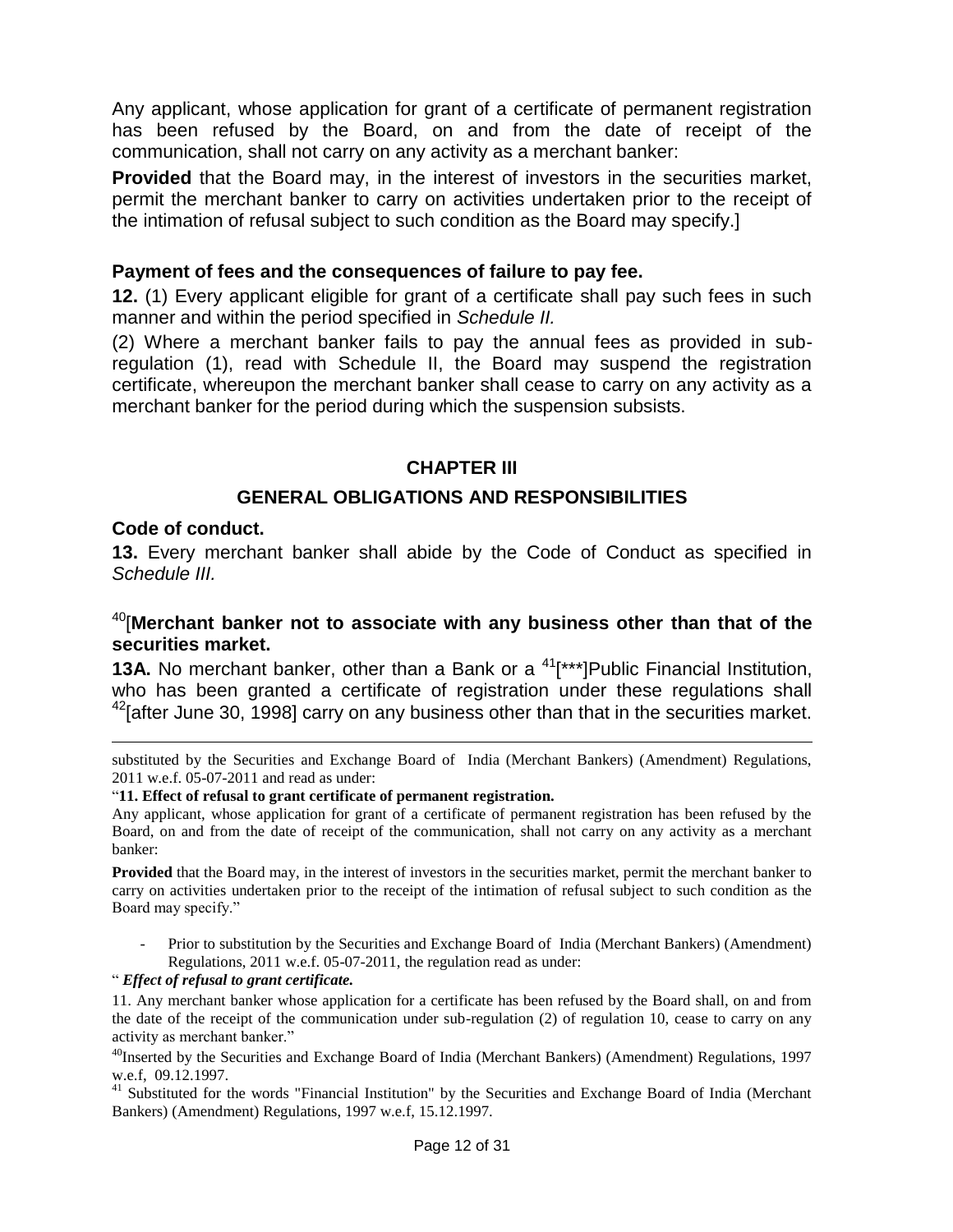Notwithstanding anything contained above, a merchant banker who prior to the date of notification of the Securities and Exchange Board of India (Merchant Bankers) Amendment Regulations, 1997, has entered into a contract in respect of a business other than that of the securities market may, if he so desires, discharge his obligations under such contract:

<sup>43</sup>[Provided that a merchant banker who has been granted certificate of registration to act as primary or satellite dealer by Reserve Bank of India, may carry on such business as may be permitted by the Reserve Bank of India.]

<sup>44</sup>[Provided further that a merchant banker, who has been granted certificate of registration under these regulations, may ensure market making in accordance with Chapter XA of the Securities and Exchange Board of India (Issue of Capital and Disclosure Requirements) Regulations, 2009]

*Explanation*: For the purposes of this regulation,—

- $(i)$  A "bank" shall mean a banking company as defined under section 5 of the Banking Regulation Act, 1949 (10 of 1949), and the corresponding new bank set up under the Banking Companies (Acquisition and Transfer of Undertaking) Act, 1970 (5 of 1970), and the Banking Companies (Acquisition and Transfer of Undertaking) Act, 1980 (40 of 1980), State Bank of India Act, 1955 (23 of 1955) and State Bank of India (Subsidiary Banks) Act, 1959 (38 of 1959).
- (*ii*) A "public financial institution" shall have the same meaning as assigned to the term under section 4A of the Companies Act, 1956 (1 of 1956) and shall include Industrial Development Corporations and Financial Corporations established by the Central Government or State Governments, as the case may be.]

## **Maintenance of books of account, records etc.**

**14.** (1) Every merchant banker shall keep and maintain the following books of account, records and documents namely :—

- (*a*) a copy of balance sheet as at the end of the each accounting period;
- (*b*) a copy of profit and loss account for that period;
- (c) a copy of the auditor's report on the accounts for that period<sup>45</sup>[;]
- (*d*) a statement of financial position.

 $\overline{a}$ 

 $46$ [(e) Records and documents pertaining to due diligence exercised in pre-issue and post –issue activities of issue management and in case of takeover, buyback and delisting of securities.]

<sup>&</sup>lt;sup>42</sup> Words "after June 30th, 1998" inserted by the Securities and Exchange Board of India (Merchant Bankers) (Amendment) Regulations, 1998 w.e.f, 21-01-1998.

 $43$ Proviso to regulation 13A was inserted by the Securities and Exchange Board of India (Merchant Bankers) (Amendment) Regulations, 1999 w.e.f, 17.11.1999.

 $44$  Proviso to regulation 13A was inserted by the Securities and Exchange Board of India (Merchant Bankers) (Amendment) Regulations, 2010 w.e.f, 13.04.2010.

 $45$  Substituted for the full stop by the Securities and Exchange Board of India (Merchant Bankers) (Second) (Amendment) Regulations, 2011 w.e.f. 16-08-2011.

<sup>&</sup>lt;sup>46</sup> Inserted by the Securities and Exchange Board of India (Merchant Bankers) (Second) (Amendment) Regulations, 2011 w.e.f. 16-08-2011.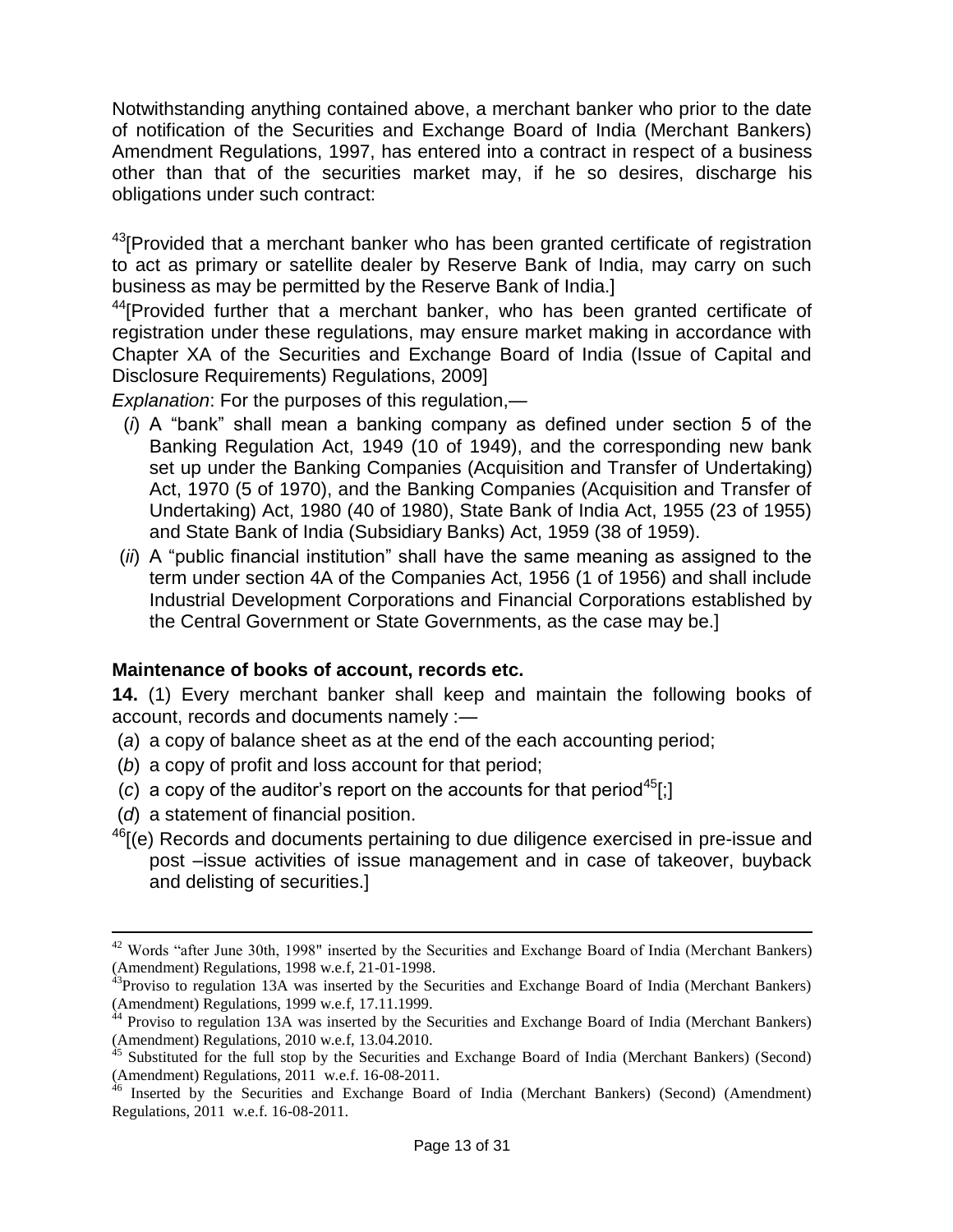(2) Every merchant banker shall intimate to the Board the place where the books of account, records and documents are maintained.

(3) Without prejudice to sub-regulation (1), every merchant banker shall, after the end of each accounting period furnish to the Board copies of the balance sheet, profit and loss account and such other documents for any other preceding five accounting years when required by the Board.

## **Submission of half-yearly results.**

**15.** Every merchant banker shall furnish to the Board half-yearly unaudited financial results when required by the Board with a view to monitor the capital adequacy of the merchant banker.

### **Maintenance of books of account, records and other documents.**

**16.** The merchant banker shall preserve the books of account and other records and documents maintained under regulation 14 for a minimum period of five years.

#### **Report on steps taken on auditor's report.**

**17.** Every merchant banker shall, within two months from the date of the auditor's report, take steps to rectify the deficiencies made out in the auditor's report.

#### **Appointment of lead merchant bankers.**

**18.**<sup>47</sup>[\*\*\*]

## **Restriction on appointment of lead managers.**

**19.**  <sup>48</sup>[\*\*\*]

 $\overline{a}$ 

#### **Responsibilities of lead managers.**

**20.** (1) No lead manager shall agree to manage or be associated with any issue unless his responsibilities relating to issue mainly, those of disclosures, allotment and refund are clearly defined, allocated and determined and a statement specifying

<sup>19.</sup> The number of lead merchant bankers may not, exceed in case of any issue of Size of issue No. of Merchant Bankers

| (a) |                                                                                  | <b>Less</b> |                      | than |  | rupees |  | fifty |  | crores                                                                      | Two   |
|-----|----------------------------------------------------------------------------------|-------------|----------------------|------|--|--------|--|-------|--|-----------------------------------------------------------------------------|-------|
| (b) | Rupees fifty                                                                     |             | crores but less than |      |  |        |  |       |  | rupees one hundred crores                                                   | Three |
|     |                                                                                  |             |                      |      |  |        |  |       |  | (c) Rupees one hundred crores but less than rupees two hundred crores       | Four  |
|     |                                                                                  |             |                      |      |  |        |  |       |  | (d) Rupees two hundred crores but less than rupees four hundred crores Five |       |
|     | (e) Above Rupees four hundred crores five or more as may be agreed by the board" |             |                      |      |  |        |  |       |  |                                                                             |       |

<sup>&</sup>lt;sup>47</sup>Omitted by the Securities and Exchange Board of India (Issue of Capital and Disclosure Requirements) Regulations, 2009, w. e. f., 26-08-2009.

<sup>&</sup>lt;sup>48</sup>Omitted vide Securities and Exchange Board of India (Merchant Bankers) (Amendment) Regulations, 2006. w.e.f. 18-4-2006. Before the omission, regulation 19 read as under :

<sup>―</sup>Restriction on appointment of lead managers-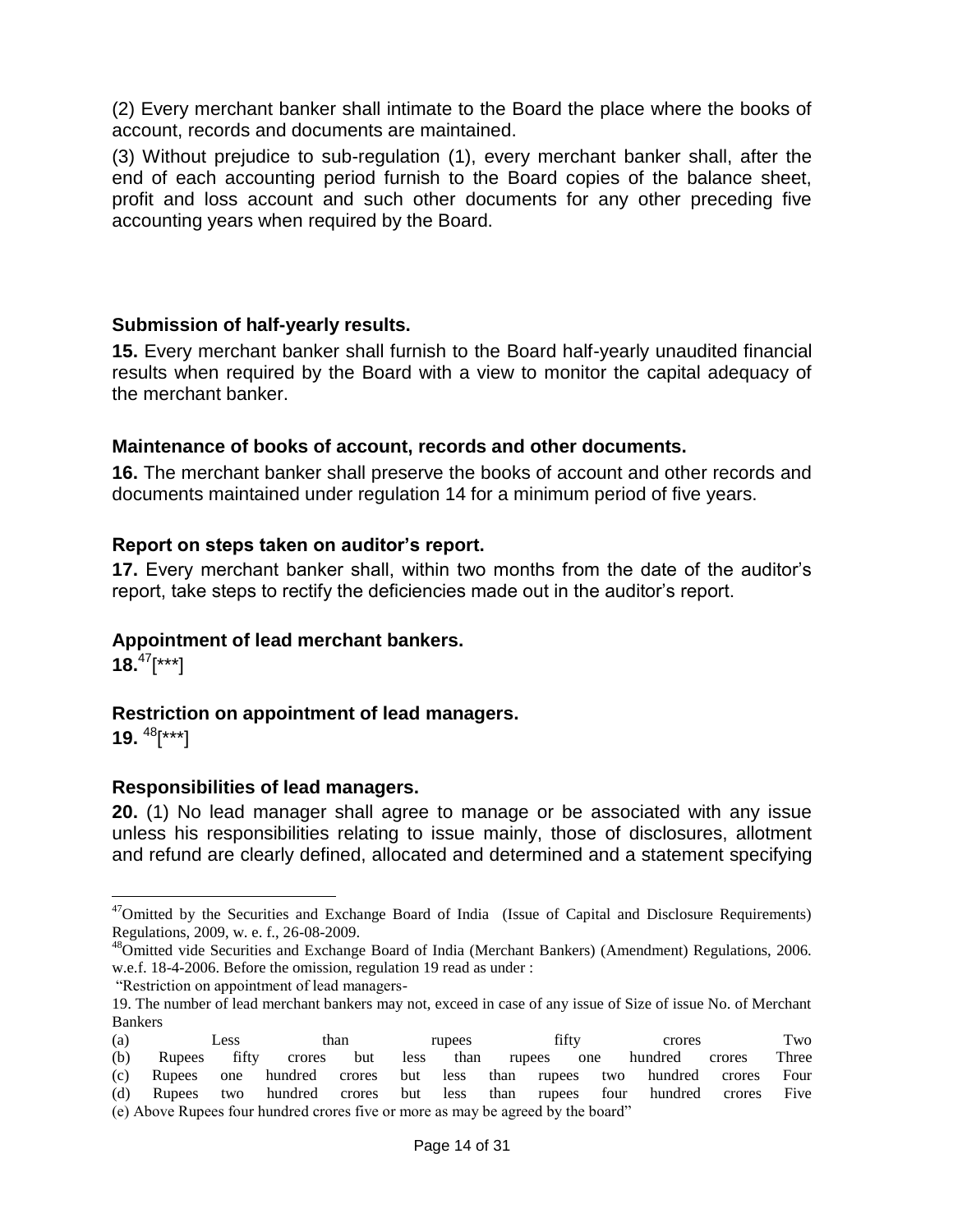such responsibilities is furnished to the Board at least one month before the opening of the issue for subscription:

**Provided** that, where there are more than one lead merchant bankers to the issue the responsibilities of each of such lead merchant bankers shall clearly be demarcated and a statement specifying such responsibilities shall be furnished to the Board at least one month before the opening of the issue for subscription.

 $(2)$   $^{49}$ [\*\*\*\*]

### **Lead merchant banker not to associate with a merchant banker without registration.**

**21.** A lead merchant banker shall not be associated with any issue if a merchant banker who is not holding a certificate is associated with the issue.

# <sup>50</sup>[**Merchant banker not to act as such for an associate.**

**21A.** (1) A merchant banker shall not lead manage any issue or be associated with any activity undertaken under any regulations made by the Board, if he is a promoter or a director or an associate of the issuer of securities or of any person making an offer to sell or purchase securities in terms of any regulations made by the Board:

Provided that a merchant banker who is an associate of such issuer or person may be appointed, if he is involved only in the marketing of the issue or offer.

Explanation**:** For the purposes of this regulation, a merchant banker shall be deemed to be an "associate of the issuer or person" if:

- (i) either of them controls, directly or indirectly through its subsidiary or holding company, not less than fifteen per cent. of the voting rights in the other; or
- (ii) either of them, directly or indirectly, by itself or in combination with other persons, exercises control over the other; or
- (iii) there is a common director, excluding nominee director, amongst the issuer, its subsidiary or holding company and the merchant banker."

## **Underwriting obligations.**

 $\overline{a}$ 

**22.** In respect of every issue to be managed, the lead merchant banker holding a certificate under Category I shall accept a minimum underwriting obligation of five per cent of the total underwriting commitment or rupees twenty-five lacs, whichever is less :

Provided that, if the lead merchant banker is unable to accept the minimum underwriting obligation, that lead merchant banker shall make arrangement for having the issue underwritten to that extent by a merchant banker associated with the issue and shall keep the Board informed of such arrangement.

<sup>&</sup>lt;sup>49</sup> Omitted by the Securities and Exchange Board of India (Issue of Capital and Disclosure Requirements) Regulations, 2009, w. e. f., 26-08-2009.

<sup>&</sup>lt;sup>50</sup> Inserted by the Securities and Exchange Board of India (Issue of Capital and Disclosure Requirements) Regulations, 2009, w. e. f., 26-08-2009.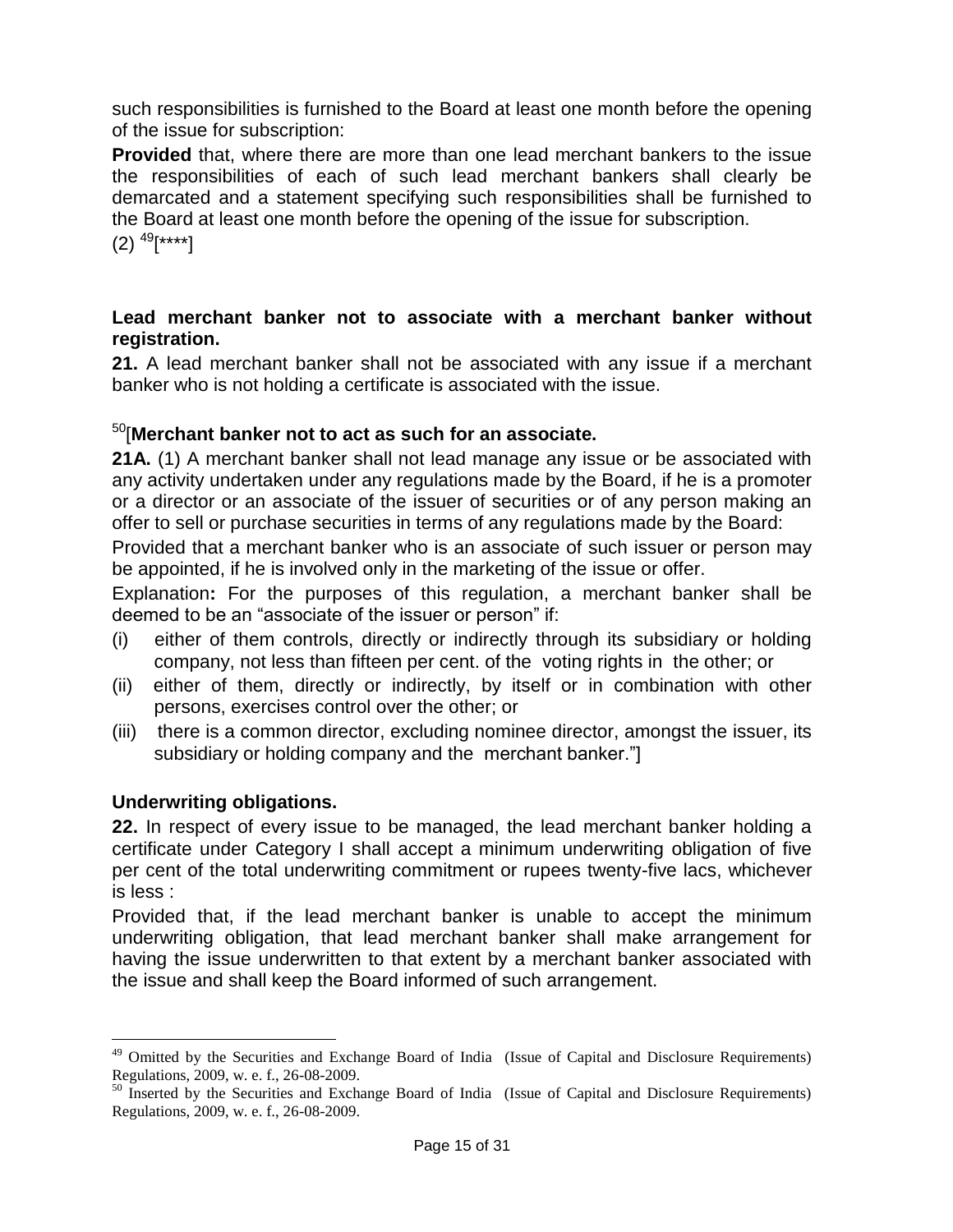<sup>51</sup>[Provided further that in any issue made in accordance with Chapter XA of the Securities and Exchange Board of India (Issue of Capital and Disclosure Requirements) Regulations, 2009 the merchant banker shall, itself or jointly with other merchant bankers associated with the issue, underwrite at least fifteen per cent of the issue size.]

#### **Submission of due diligence certificate.**

**23.**<sup>52</sup>[\*\*\*\*]

**Document to be furnished to the Board. 24.**<sup>53</sup>[\*\*\*\*]

**Payment of fees to the Board. 24A.**<sup>54</sup>[\*\*\*\*]

#### **Continuance of association of lead manager with an issue. 25.**<sup>55</sup>[\*\*\*\*]

 $\overline{a}$ 

#### **Acquisition of shares prohibited.**

**26.** No merchant banker or any of its directors, partner or manager or principal officer shall either on their respective accounts or through their associates or relatives, enter into any transaction in securities of bodies corporate on the basis of unpublished price sensitive information obtained by them during the course of any professional assignment either from the clients or otherwise.

#### **Information to the Board.**

**27.** Every merchant banker shall submit to the Board complete particulars of any transaction for acquisition of securities of any body corporate whose issue is being managed by that merchant banker within fifteen days from the date of entering into such transaction.

<sup>56</sup>[Provided that complete particulars of any transaction for acquisition of securities made in pursuance of underwriting or market making obligations in accordance with Chapter XA of the Securities and Exchange Board of India (Issue of Capital and

<sup>&</sup>lt;sup>51</sup> Proviso to regulation 22 was inserted by the Securities and Exchange Board of India (Merchant Bankers) (Amendment) Regulations, 2010 w.e.f, 13.04.2010

 $52$  Omitted by the Securities and Exchange Board of India (Issue of Capital and Disclosure Requirements) Regulations, 2009, w. e. f., 26-08-2009.

<sup>&</sup>lt;sup>53</sup> Omitted by the Securities and Exchange Board of India (Issue of Capital and Disclosure Requirements) Regulations, 2009, w. e. f., 26-08-2009.

<sup>54</sup> Omitted by the Securities and Exchange Board of India (Issue of Capital and Disclosure Requirements) Regulations, 2009, w. e. f., 26-08-2009.

<sup>&</sup>lt;sup>55</sup> Omitted by the Securities and Exchange Board of India (Issue of Capital and Disclosure Requirements) Regulations, 2009, w. e. f., 26-08-2009.

<sup>&</sup>lt;sup>56</sup> Proviso to regulation 27 was inserted by the Securities and Exchange Board of India (Merchant Bankers) (Amendment) Regulations, 2010 w.e.f, 13.04.2010.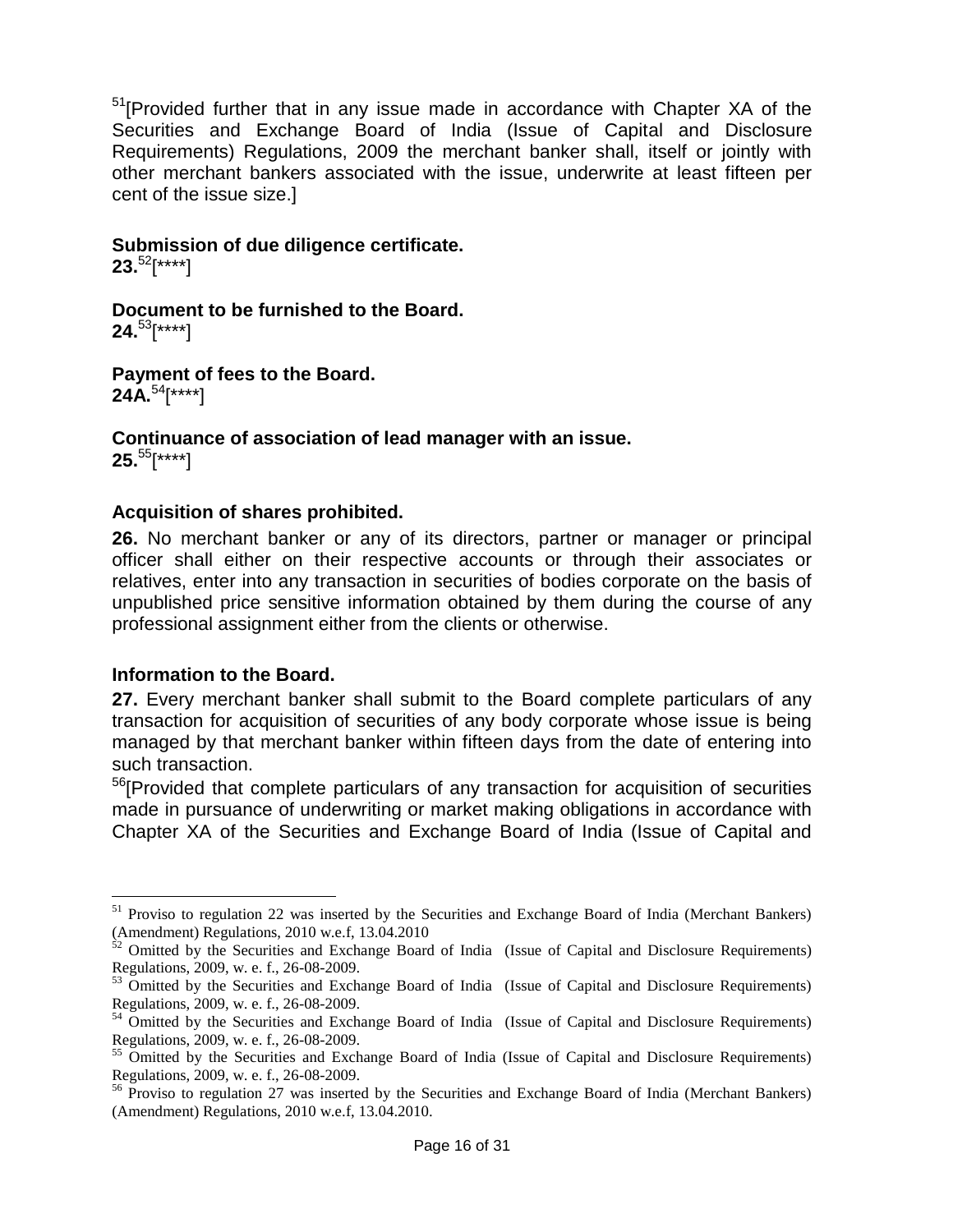Disclosure Requirements) Regulations, 2009 shall be submitted to the Board on quarterly basis.]

## **Disclosures to the Board.**

**28**<sup>57</sup>[(1)] A merchant banker shall disclose to the Board, as and when required, the following information, namely:—

- (*i*) his responsibilities with regard to the management of the issue;
- (*ii*) any change in the information or particulars previously furnished, which have a bearing on the certificate granted to it;
- (*iii*) the names of the body corporate whose issues he has managed or has been associated with;
- (*iv*) the particulars relating to the breach of the capital adequacy requirement as specified in regulation 7;
- (*v*) relating to his activities as a manager, underwriter, consultant or adviser to an issue, as the case may be.
- $58$ [ $(2)$ ] The merchant banker shall submit a periodic report in such manner as may be specified by the Board from time to time}]

## <sup>59</sup>[**Appointment of compliance officer.**

**28A.** (1) Every merchant banker shall appoint a compliance officer who shall be responsible for monitoring the compliance of the Act, rules and regulations, notifications, guidelines, instructions, etc., issued by the Board or the Central Government and for redressal of investors' grievances.

(2) The compliance officer shall immediately and independently report to the Board any non-compliance observed by him and ensure that the observations made or deficiencies pointed out by the Board on/in the draft prospectus or the letter of offer as the case may be, do not recur.]

## **CHAPTER IV**

## **PROCEDURE FOR INSPECTION**

## **Board's right to inspect.**

 $\overline{a}$ 

**29.** (1) The Board may appoint one or more persons as inspecting authority to undertake inspection of the books of account, records and documents of the merchant banker for any of the purposes specified in sub-regulation (2).

<sup>&</sup>lt;sup>57</sup> Inserted by the Securities and Exchange Board of India (Issue of Capital and Disclosure Requirements) Regulations, 2009, w. e. f., 26-08-2009.

<sup>&</sup>lt;sup>58</sup> Substituted by the Securities and Exchange Board of India (Merchant Bankers) (Amendment) Regulations, 2012 w.e.f. 29.03.2012. Prior to this sub- regulation, which was inserted by the Securities and Exchange Board of India (Issue of Capital and Disclosure Requirements) Regulations, 2009, w. e. f., 26-08-2009, read as under : ―The merchant banker shall submit a half yearly report for the period ending with 31st March and 30th September of every year, in the format specified in schedule IV, within three months from the close of the period to which it corresponds."

<sup>&</sup>lt;sup>59</sup> Inserted by the Securities and Exchange Board of India (Investment Advice by Intermediaries) (Amendment) Regulations, 2001, w.e.f., 29-5-2001.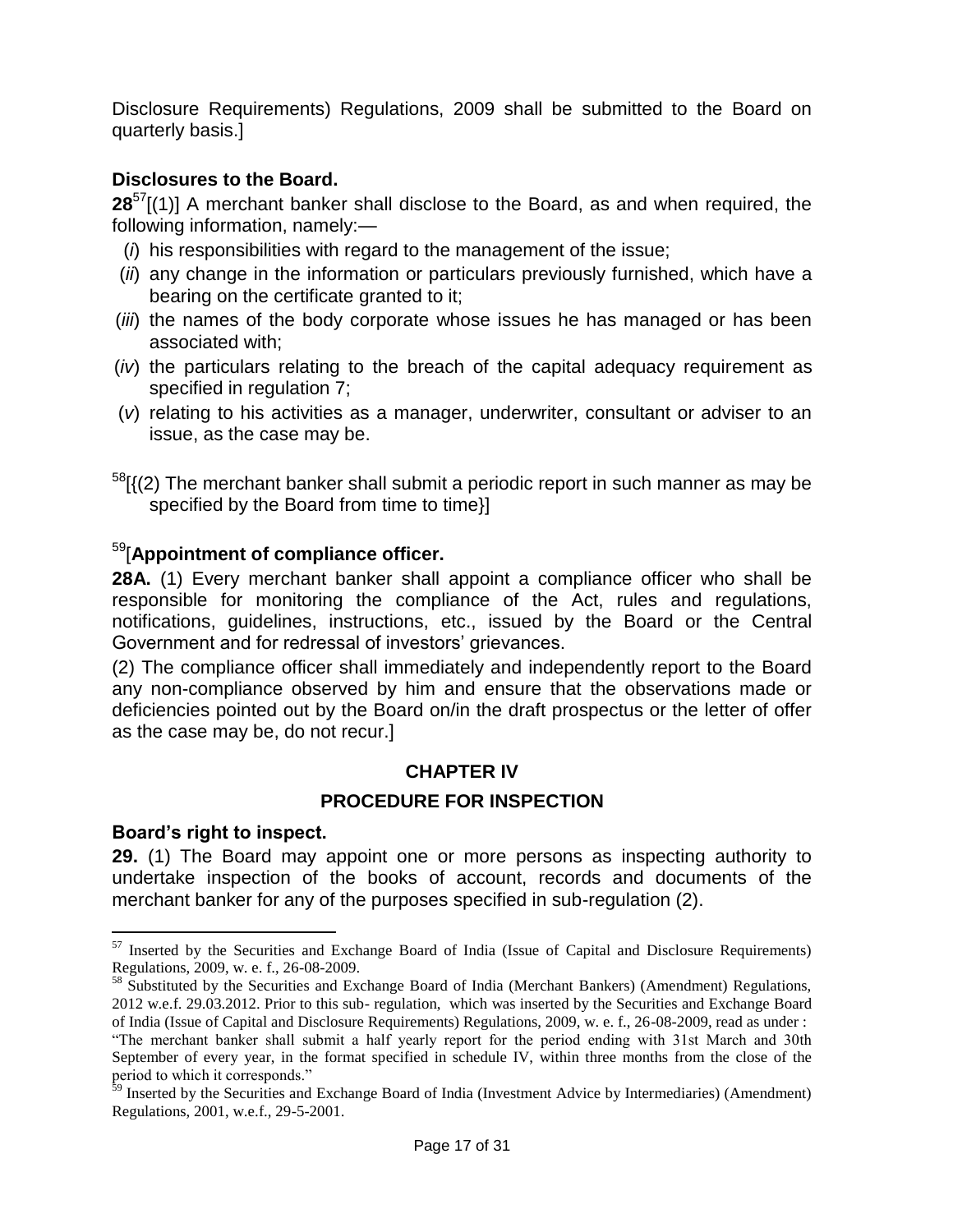(2) The purposes referred to in sub-regulation (1) may be as follows namely :

- (*a*) to ensure that the books of account are being maintained in the manner required;
- (*b*) that the provisions of the Act, rules, regulations are being complied with;
- (*c*) to investigate into the complaints received from investors, other merchant bankers or any other person on any matter having a bearing on the activities of the merchant banker; and
- (*d*) to investigate *suo motu* in the interest of securities business or investors interest into the affairs of the merchant banker.

### **Notice before inspection.**

**30.** (1) Before undertaking an inspection under regulation 28 the Board shall give a reasonable notice to the merchant banker for that purpose.

(2) Notwithstanding anything contained in sub-regulation (1), where the Board is satisfied that in the interest of the investors no such notice should be given, it may by an order in writing direct that the inspection of the affairs of the merchant banker be taken up without such notice.

(3) During the course of inspection, the merchant banker, against whom an inspection is being carried out, shall be bound to discharge his obligations as provided under regulation 31.

### **Obligations of merchant banker on inspection by the Board.**

**31.** (1) It shall be the duty of every director, proprietor, partner, officer and employee of the merchant banker, who is being inspected, to produce to the inspecting authority such books, accounts and other documents in his custody or control and furnish him with the statements and information relating to his activities as a merchant banker within such time as the inspecting authority may require.

(2) The merchant banker shall allow the inspecting authority to have reasonable access to the premises occupied by such merchant banker or by any other person on his behalf and also extend reasonable facility for examining any books, records, documents and computer data in the possession of the merchant banker or any such other person and also provide copies of documents or other materials which, in the opinion of the inspecting authority, are relevant for the purposes of the inspection.

(3) The inspecting authority, in the course of inspection, shall be entitled to examine or record statement of any principal officer, director, partner, proprietor and employee of the merchant banker.

(4) It shall be the duty of every director, proprietor, partner, officer or employee of the merchant banker to give to the inspecting authority all assistance in connection with inspection which the merchant banker may reasonably be expected to give.

#### **Submission of report to the Board.**

**32.** The inspecting authority shall, as soon as may be possible submit, an inspection report to the Board.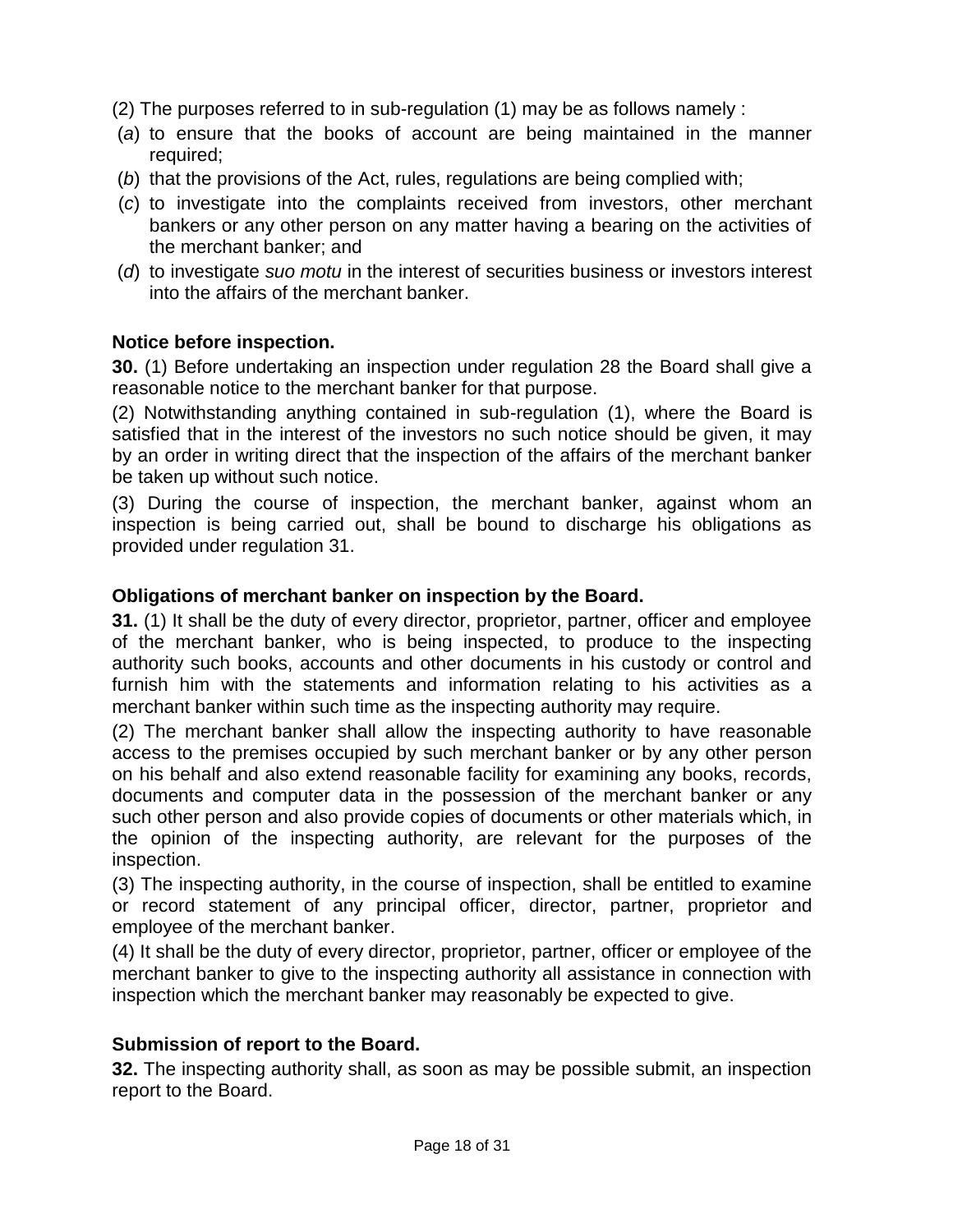## <sup>60</sup>[**Action on inspection or investigation report.**

**33.** The Board or the Chairman shall after consideration of inspection or investigation report take such action as the Board or Chairman may deem fit and appropriate including action under  $61$ [ Chapter V of the Securities and Exchange Board of India (Intermediaries) Regulations, 2008]].

#### **Appointment of auditor.**

 $\overline{a}$ 

**34.** The Board may appoint a qualified auditor to investigate into the books of account or the affairs of the merchant bankers:

Provided that the auditor so appointed shall have the same powers of the inspecting authority as are mentioned in regulation 29 and the obligations of the merchant banker in regulation 31 shall be applicable to the investigation under this regulation.

*Explanation.*—For the purposes of this regulation the expression "qualified auditor" shall have the same meaning as given in section 226 of the Companies Act, 1956 (1 of 1956).

### **CHAPTER V**

### **PROCEDURE FOR ACTION IN CASE OF DEFAULT**

# **<sup>62</sup>**[**Liability for action in case of default.**

**35.** A merchant banker who contravenes any of the provisions of the Act, Rules or Regulations framed thereunder shall be liable for one or more actions specified

33. Action on inspection or investigation report –

Prior to the above substitution the regulation read as under:

―33. Communication of findings etc. to the merchant banker etc.-

<sup>&</sup>lt;sup>60</sup> Substituted by the Securities and Exchange Board of India (Procedure for Holding Enquiry by Enquiry Officer and Imposing Penalty) Regulations, 2002 w.e.f.,27.09.2002. Prior to the substitution the regulation read as under:

<sup>―</sup>Communication of findings etc. to the merchant banker‖ 33. (1) The Board shall after consideration of the inspection report communicate the findings to the merchant banker to give him an opportunity of being heard before any action is taken by the Board on the findings of the inspecting authority.

<sup>(2)</sup> On receipt of the explanation if any, from the merchant banker, the Board may call upon the merchant banker to take such measures as the Board may deem fit in the interest of the securities market and for due compliance with the provisions of the Act, rules and regulations."

<sup>&</sup>lt;sup>61</sup> Substituted for "the Securities and Exchange Board of India (Procedure for Holding Enquiry by Enquiry Officer and Imposing Penalty) Regulations, 2002 by the Securities and Exchange Board of India (Intermediaries) Regulations, 2008, w.e.f, 26-5-2008.

 $62$ Substituted by the Securities and Exchange Board of India (Intermediaries) Regulations, 2008 w.e.f, 26-5-2008. Prior to the substitution the regulation read as under:

The Board or the Chairman shall after consideration of inspection or investigation report take action as the Board or Chairman may deem fit and appropriate including action under the Securities and Exchange Board of India (Procedure for Holding Enquiry by Enquiry Officer and Imposing Penalty) Regulations, 2002.<sup>7</sup>

<sup>(1)</sup> The Board shall after consideration of the inspection report communicate the findings to the merchant banker to give him an opportunity of being heard before any action is taken by the Board on the findings of the inspecting authority.

<sup>(2)</sup> On receipt of the explanation if any, from the merchant banker, the Board may call upon the merchant banker to take such measures as the Board amy deem fit in the interest of the securities market and for due compliance with the provisions of the Act, rules and regulations."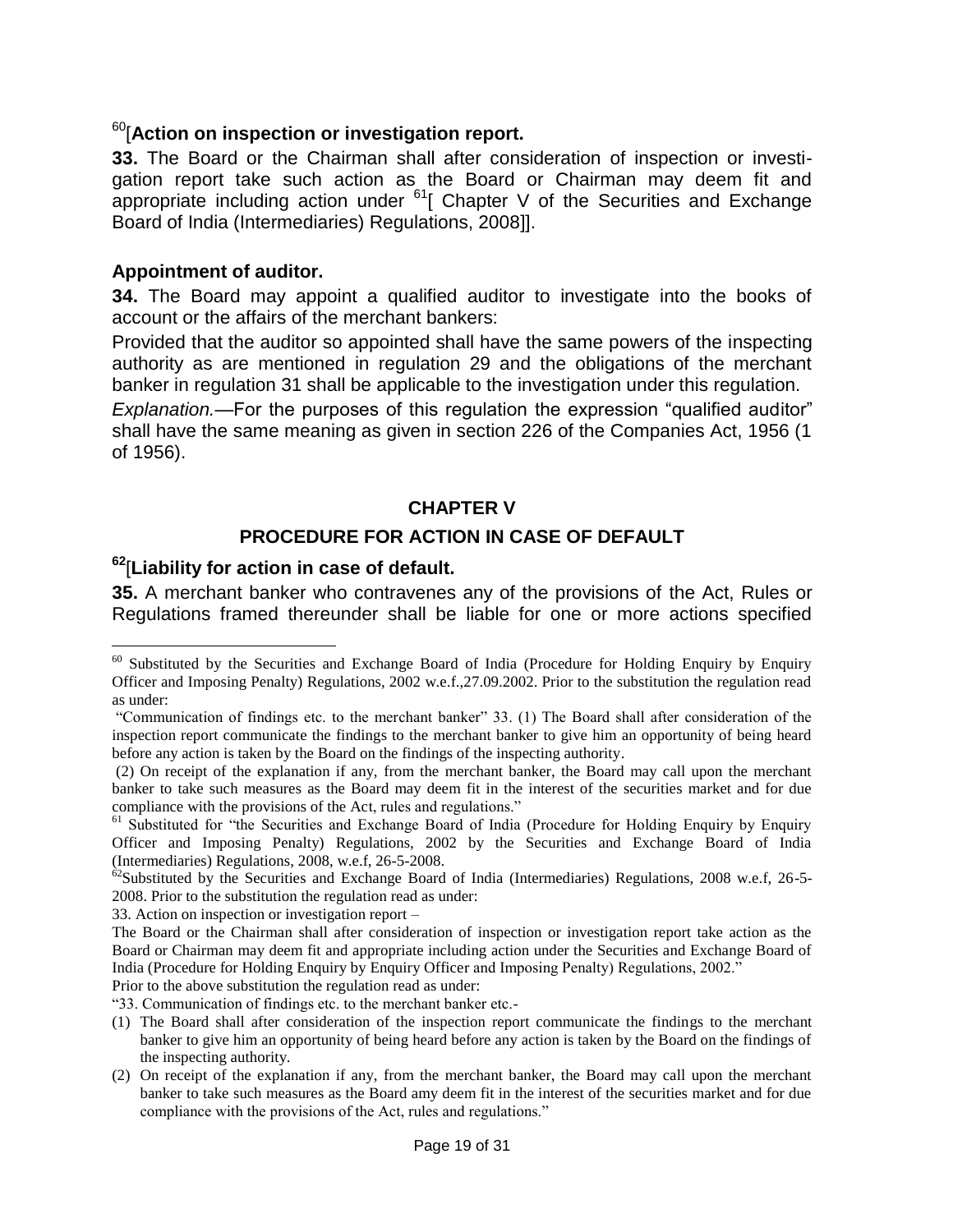therein including the action under Chapter V of the Securities and Exchange Board of India (Intermediaries) Regulations, 2008.] **36.** to **43.**<sup>63</sup>[\*\*\*]

*SCHEDULE I*

*FORMS*

## *FORM A*

*Securities and Exchange Board of India (Merchant Bankers) Regulations, 1992* [<sup>64</sup>[Regulation 3]]

## **<sup>65</sup>[Application for Grant of Certificate of Registration]**

Name of Applicant  $^{66}$ [\*\*\*] Category I Contact Name

Telephone No.

*Instructions for Filling up Form*

*1.* Applicants must submit a completed application form together with appropriate supporting documents to the Board.

*2.* It is important that this application form should be filled in accordance with the regulations.

*3.* Application for registration will be considered provided it is complete in all respects.

*4.* Answers must be typed.

*5.* Information which needs to be supplied in more details may be given on separate sheets which should be attached to the application form.

*6.* All signatures must be original.

1. Particulars of the applicant:

1.1Name of Applicant :

1.2(A) Address—Principal Place of business/Registered Office of the Company.

 $\overline{a}$  $63$ The regulations 36 to 43 were omitted by the Securities and Exchange Board of India (Procedure for Holding Enquiry by Enquiry Officer and Imposing Penalty) Regulations, 2002 w.e.f., 27.09.2002.

 $^{64}$ Substituted for "Regulation 3/ Regulation 8A" by the the Securities andExchange Board ofIndia (Change In Conditions Of Registration Of Certain Intermediaries) (Amendment) Regulations,2016 w.e.f. 08-12-2016. Prior to this, the words "Regulation 3/ Regulation 8A" were substituted for the words "Regulation 3" by the Securities and Exchange Board of India (Merchant Bankers) (Amendment) Regulations, 2011 w.e.f. 05-07- 2011.

<sup>&</sup>lt;sup>65</sup>Substituted for "Application for Grant of Certificate of Initial/ Permanent Registration" by the Securities andExchange Board ofIndia (Change In Conditions Of Registration Of Certain Intermediaries) (Amendment) Regulations, 2016 w.e.f. 08-12-2016. Prior to this, the words "Application for Grant of Certificate of Initial/ Permanent Registration" were substituted for the words "Application for Grant of Certificate / Renewal of Certificate" by the Securities and Exchange Board of India (Merchant Bankers) (Amendment) Regulations, 2011 w.e.f. 05-07-2011.

<sup>&</sup>lt;sup>66</sup> Words "Applied for :II/III/IV" omitted by the Securities and Exchange Board of India (Merchant Bankers) (Amendment) Regulations, 1997 w.e.f , 9-12-1997.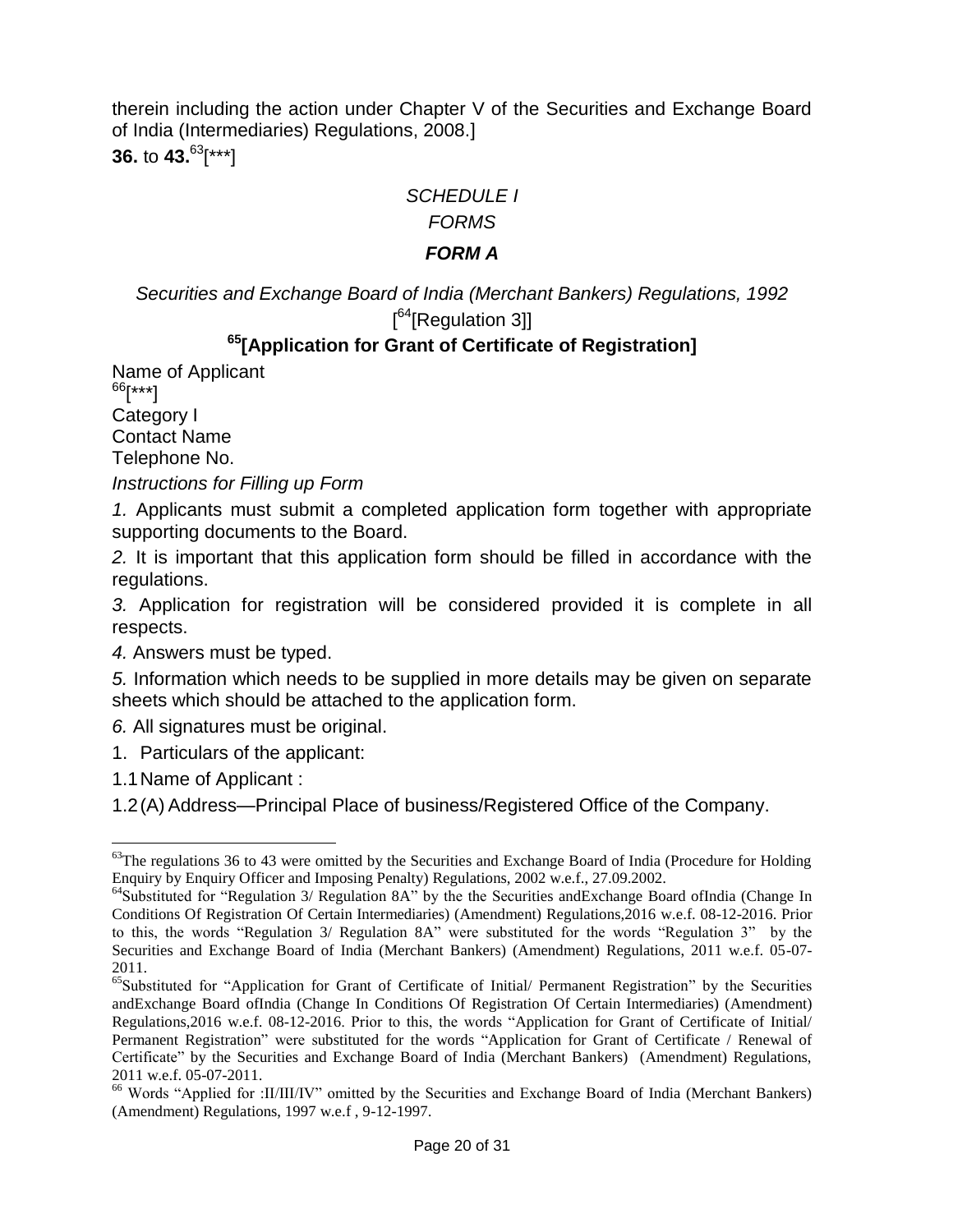Pin Code................................ Telephone No. .................................. Telex No.

.....................................

Fax No...................................

(B)Address for Correspondence :

Pin Code................................ Telephone No. ................................ Telex No.

................................

Fax No. ................................

(C)Address of Branch Offices :

2. Organisation structure

(Organisation Chart separately showing functional responsibilities of Merchant Banking activities to be enclosed).

- 2.1Objectives : (To be given in brief alongwith copy of Memorandum and Articles of Association).
- 2.2Date and Place of Incorporation :

| -<br>w<br>- IVE<br>ш<br>๛<br>◡ |
|--------------------------------|
|--------------------------------|

- 2.3Status of the Applicant : (*e.g.,* limited company—Private/Public, unlimited company, partnership, proprietary, others. If listed, names of Stock Exchanges and latest share price to be given).
- 2.4Particulars of all Directors/Partners/Proprietors:

| Name | Qualification | <b>Experience</b><br>ın<br>Merchant<br><b>Banking &amp;</b><br>Financial<br>Ser-vices<br>related<br>areas | Share in<br>applicants<br>firm/company | Directorship in other<br>companies |
|------|---------------|-----------------------------------------------------------------------------------------------------------|----------------------------------------|------------------------------------|
|      |               |                                                                                                           |                                        |                                    |

2.5Particulars of Key Management Personnel : (Particulars of merchant banking division)

| Name | Qualification | Experience                             |  | with Date of Function |
|------|---------------|----------------------------------------|--|-----------------------|
|      |               | particular reference appointm al areas |  |                       |
|      |               | to merchant banking ent                |  |                       |

|      |  | 2.6 Name and activities of associate companies/concerns |                        |                                                       |           |    |
|------|--|---------------------------------------------------------|------------------------|-------------------------------------------------------|-----------|----|
| Firm |  | Name of Company/ Address Types of Nature of Nature      | activity<br>handled of | interest interest of<br>Promoter company<br>/Director | applicant | of |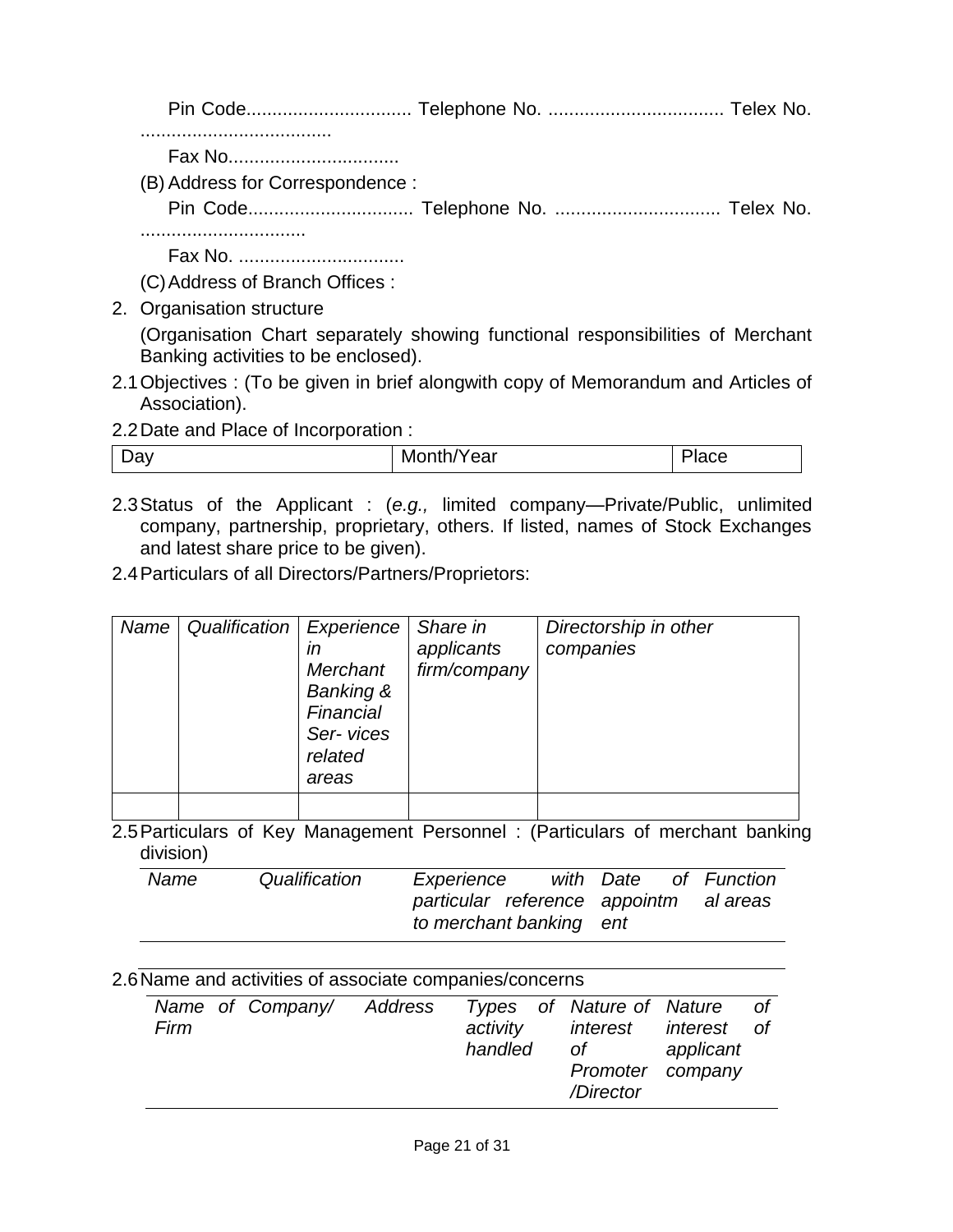- 3. Business information
- 3.1History, major events and present activities :
- 3.2Details of Experience in Merchant Banking activities:
- 3.3Experience in other financial services rendered :
- 3.4Business handled during the last three years :
	- (*a*) Issue Management

| Name<br>of client issue | Issue | <i>Issue</i> | subscribe | lead<br>merchant<br>banker | Type of Size of Year of Times Name of Functional<br>responsibili<br>ties |
|-------------------------|-------|--------------|-----------|----------------------------|--------------------------------------------------------------------------|
|                         |       |              | .h        |                            |                                                                          |

| (b) Investment Adviser |     |                                            |                             |  |  |  |  |  |  |
|------------------------|-----|--------------------------------------------|-----------------------------|--|--|--|--|--|--|
| Name<br>client         | nt. | Year for which<br>services are<br>rendered | Nature of services rendered |  |  |  |  |  |  |

| Whether there<br>%age<br>Name of Year<br>and Amount<br>of Type<br>0f<br>Size of Issue under-<br>client<br>issue<br>was<br>anv<br>development<br>written<br><i>Issue</i><br>under<br>written | (c) Underwriting |  |  |
|---------------------------------------------------------------------------------------------------------------------------------------------------------------------------------------------|------------------|--|--|
|                                                                                                                                                                                             |                  |  |  |

| (d) Portfolio Management |  |                                     |         |  |         |  |                                          |  |  |
|--------------------------|--|-------------------------------------|---------|--|---------|--|------------------------------------------|--|--|
| Name<br>Scheme           |  | of Features of the Number<br>Scheme | clients |  | ∩t      |  | of Total volume Average<br>funds returns |  |  |
|                          |  |                                     |         |  | managed |  |                                          |  |  |

| (e) Consultants/Advisors to the Issue |              |                                     |                      |                                          |
|---------------------------------------|--------------|-------------------------------------|----------------------|------------------------------------------|
| Name of Year<br>the client            | <i>Issue</i> | of Type and size Nature<br>of Issue | services<br>rendered | of Name of lead<br>Merchant<br>Banker(s) |

- 4. Client information
- 4.1List of major clients with address
- Name

Services rendered

...................................................................................................................................... .................................................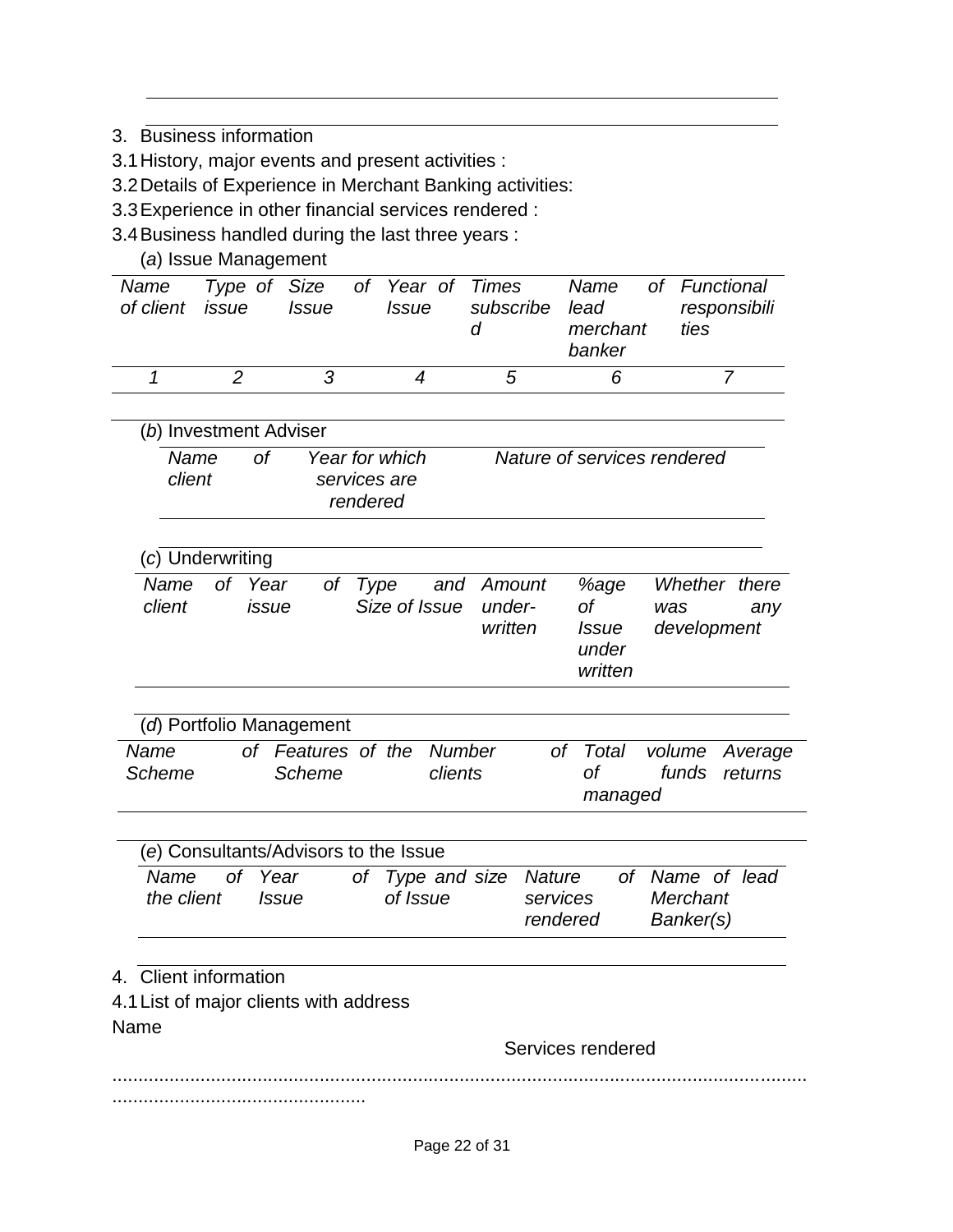...................................................................................................................................... .................................................

......................................................................................................................................

4.2If the applicant is proposing to engage in Merchant Banking activities for the first time, the experience of key management personnel to be indicated.

| Name<br>Management<br>Personnel | $\circ$ of | Key Qualification | held | Previous positions Experience<br>particularly in respect<br>of merchant banking |
|---------------------------------|------------|-------------------|------|---------------------------------------------------------------------------------|
|                                 |            |                   |      | activities                                                                      |

- 4.2aIf the applicant is proposing to engage in Merchant Banking activities for the first time, business plan of the company with projected volume of activities and income for which registration is sought to be specifically given.
- 4.3Details of infrastructure including computing facilities, equity research and data base available with the applicant.
- 4.4Any other information considered relevant to the nature of services rendered by the applicant.
- 5. Financial information.

.................................................

(Rs. in lakhs)

|     |                                                                     |                                                                       | , <del>.</del> 1 |
|-----|---------------------------------------------------------------------|-----------------------------------------------------------------------|------------------|
| 5.1 | Capital<br>structure                                                | Year prior to the Preceding year<br>preceding year or<br>current year | Current<br>year  |
|     | Paid-up<br>(a)<br>capital<br>(b)<br>Free<br>reserves                |                                                                       |                  |
|     | (excluding<br>revaluation<br>reserves)<br>$(c)$ Total $(a)$ +<br>(b |                                                                       |                  |

- **Notes:** 1.In case of partnership or proprietary concerns, please indicate capital *minus* drawings.
	- *2.* In case of partnership or proprietary concerns, please indicate the financial position, means and net worth of the partners.
- 5.2Deployment of Resources

|      |               |      | (Rs. in lakhs) |
|------|---------------|------|----------------|
|      | Year prior to | Prec | Current        |
|      | the preceding | edin | year           |
| vear |               |      |                |
| or   | current       | vear |                |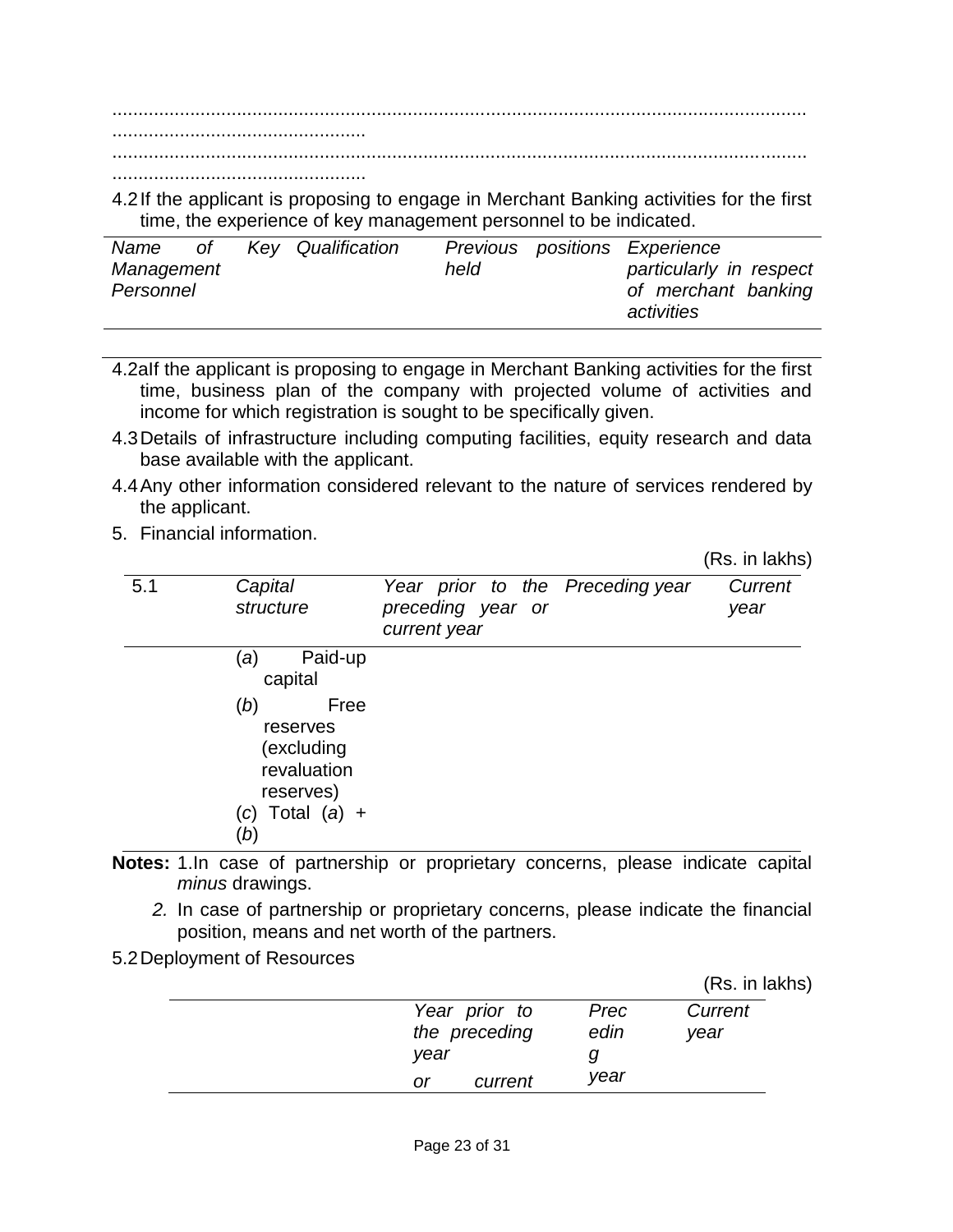*year*

(*a*) Fixed Assets

(*b*) Plant & Machinery and office equipment

- (*c*) Quoted Investments
- (*d*) Unquoted Investments
- (*e*) Details of Liquid Assets
- (*f*) Others

(Details of investments, Loans & Advances made to Associate Companies/Firms where Promoters/Directors have an interest be separately given).

### 5.3Major Sources of Income:

|  | (Rs. in lakhs) |
|--|----------------|
|  |                |

|                 |                                 | Year prior to the Preceding<br>preceding year or year<br>current year                                            |                    | <i>*Fees</i><br>charg<br>ed as<br>$\%$<br>Ωf |
|-----------------|---------------------------------|------------------------------------------------------------------------------------------------------------------|--------------------|----------------------------------------------|
|                 | (a) Issue Management            |                                                                                                                  |                    | issue                                        |
|                 | (b) Underwriting                |                                                                                                                  |                    |                                              |
|                 | (c) Portfolio Management        |                                                                                                                  |                    |                                              |
|                 | (d) Consultant/Adviser to issue |                                                                                                                  |                    |                                              |
|                 | (e) Investment Adviser          |                                                                                                                  |                    |                                              |
|                 | (f) Others                      |                                                                                                                  |                    |                                              |
|                 | have been charged.              | *As fees charged by the Merchant Banker may vary from<br>issue to issue, please indicate range within which fees |                    |                                              |
| 5.4 Net Profit  |                                 |                                                                                                                  |                    |                                              |
|                 |                                 | Year prior to the Preceding year                                                                                 |                    | Current                                      |
|                 | preceding year<br>current year  | <b>or</b>                                                                                                        |                    | year                                         |
| 5.55.5 Dividend |                                 |                                                                                                                  |                    |                                              |
|                 | Year<br>prior<br>year           | to<br>preceding year or current                                                                                  | the Preceding year | Current year                                 |
| 5.65.6          |                                 |                                                                                                                  |                    |                                              |

#### Amount

Percentage

**Note:** Please enclose three years of Audited Annual Accounts. Where Unaudited Reports are submitted, give reasons. If Minimum net worth requirement has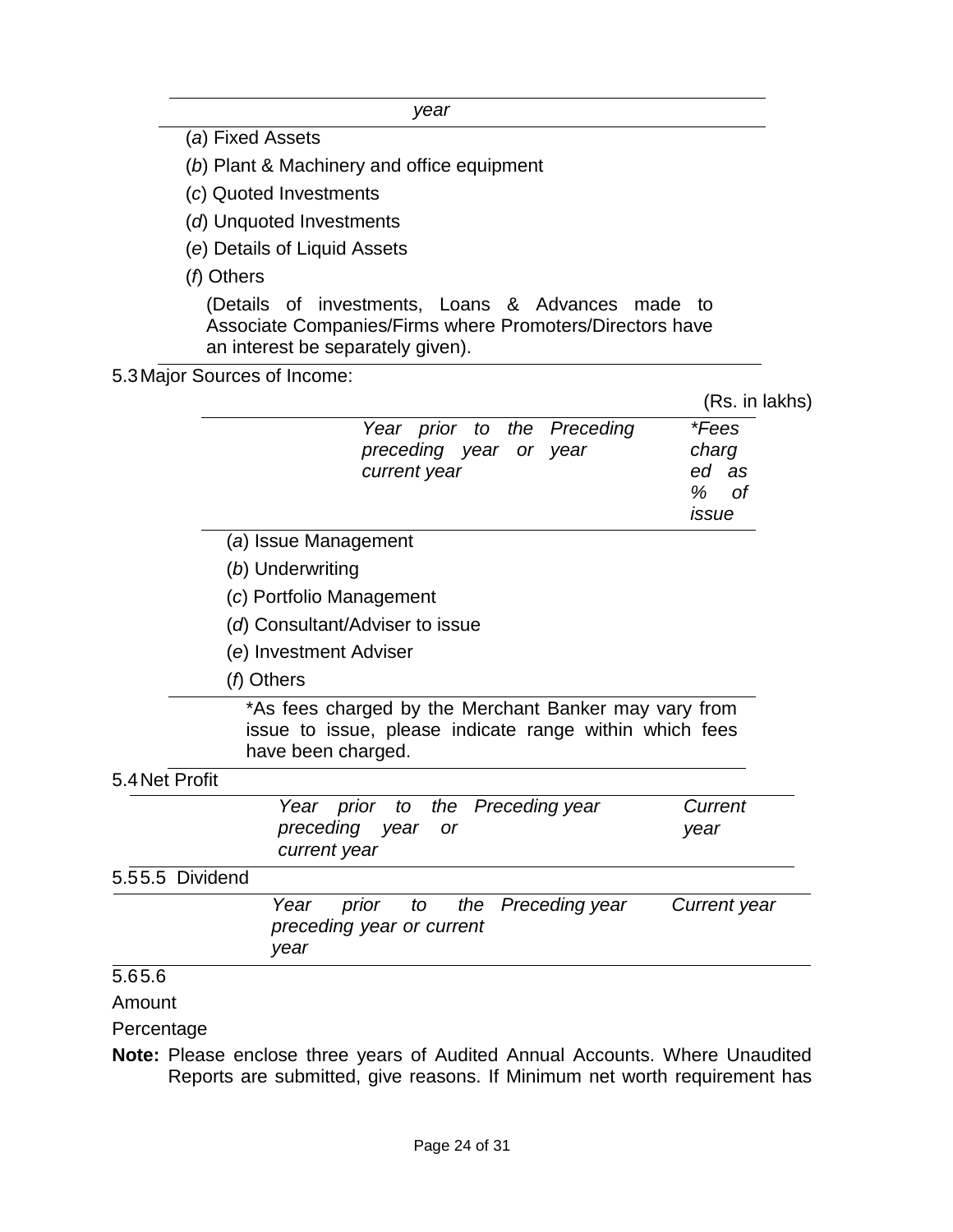been met after last Audited Annual Accounts. Audited Statement of Accounts of a later date also be submitted.

5.6List of major shareholders (holding 5% and above of applicant directly or along with associates—applicable only to limited companies).

Shareholding as on : ...............................................................................................

| Name               | No. of shares held | %age of total paid up capital |
|--------------------|--------------------|-------------------------------|
| <b>Shareholder</b> |                    | of the company                |

5.7Name and address of the principal bankers of the applicant.

5.8Name and address of the auditors.

6. *Other information*

6.1Details of all settled and pending disputes:

*Nature of dispute Name of the party Pending/settled*

6.2 *Indictment or involvement in any economic offences by the applicant or any of the Directors, or key Managerial Personnel in the last three years.*

## DECLARATION

This Declaration must be signed by Two Directors, Two Partners or the Sole Proprietor, as the case may be.

I/We hereby apply for registration.

I/We warrant that I/we have truthfully and fully answered the questions above and provided all the information which might reasonably be considered relevant for the purposes of my registration.

I/We declare that the information supplied in the application form is complete and correct.

For and on behalf of

......................................................................................................................................

...........

(Name of Applicant)

| Director/Partner or sole Proprietor | Director/Partner      |
|-------------------------------------|-----------------------|
| Name in Block Letters               | Name in Block Letters |
|                                     | Date                  |

## *FORM B*

*Securities and Exchange Board of India (Merchant Bankers) Regulations, 1992* [<sup>67</sup>[Regulation 8 / Regulation 8A]]

 $\overline{a}$  $67$  Substituted for "Regulation 8" by the Securities and Exchange Board of India (Merchant Bankers) (Amendment) Regulations, 2011 w.e.f. 05-07-2011.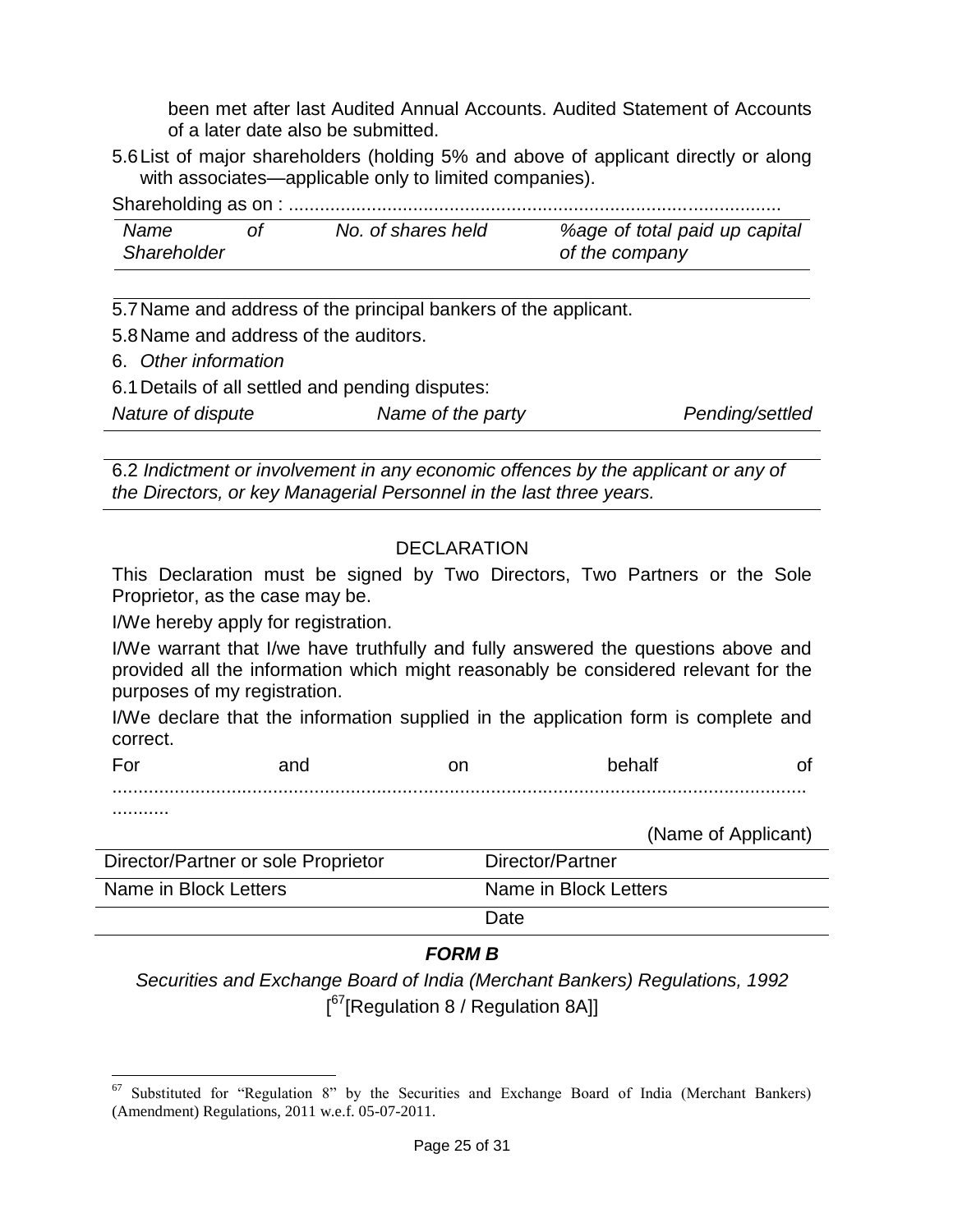# **<sup>68</sup>[Certificate of Registration]**

I. In exercise of the powers conferred by sub-section (1) of section 12 of the Securities and Exchange Board of India Act, 1992, read with the rules and regulations made thereunder the Board hereby grants a certificate of registration to......as a merchant banker in Category  $I^{69}$ [\*\*\*] subject to the conditions in the rules and in accordance with the regulations to carry out the following activities:

- \*1. Management of any issue, including preparation of prospectus, gathering information relating to the Issue, determining financing structure, tie up of financiers, final allotment and refund of excess application money.
- \*2. Investment Adviser

 $^{70}$ [\*\*\*]

- \*5. Manager, consultant or Adviser to any issue including corporate advisory services.
- \*6. Consultant or Adviser.

(\*Delete whichever are not applicable)

II. Registration Code for the merchant banker is MB.

III.  $71$ [This certificate of registration shall be valid unless it is suspended or cancelled by the Board.]

By Order Sd/- For and on behalf of Securities and Exchange Board of India

Place :

Date :

 $\overline{a}$ 

*<sup>72</sup>[FORM C \*\*\*]*

<sup>&</sup>lt;sup>68</sup>Substituted for "Certificate of Initial / Permanent Registration" by the Securities andExchange Board ofIndia (Change In Conditions Of Registration Of Certain Intermediaries) (Amendment) Regulations,2016 w.e.f. 08-12- 2016. Prior to this, the words "Certificate of Initial / Permanent Registration" were substituted for the words ―Certificate of Registration‖ by the Securities and Exchange Board of India (Merchant Bankers) (Amendment) Regulations, 2011 w.e.f. 05-07-2011.

 $^{69}$  Figures "II/III/IV" omitted by the Securities and Exchange Board of India (Merchant Bankers) Regulations, 1997 w.e.f , 9-12-1997.

<sup>&</sup>lt;sup>70</sup> The words "3.Underwriting of Issue" and "4. Portfolio Management Service" shall be omitted by the Securities and Exchange Board of India (Merchant Bankers) (Amendment) Regulations, 1997 w.e.f , 9-12-1997. <sup>71</sup>Substituted by the Securities andExchange Board ofIndia (Change In Conditions Of Registration Of Certain Intermediaries) (Amendment) Regulations,2016 w.e.f. 08-12-2016. Prior to substitution, paragraph III as substituted by the Securities and Exchange Board of India (Merchant Bankers) Regulations, 2011 w.e.f. 05-07- 2011 read as under:

<sup>―</sup>This certificate of registration shall be valid from ….. to …. / for permanent, unless suspended or cancelled by the Board."

Prior to substitution by the Securities and Exchange Board of India (Merchant Bankers) Regulations, 2011 w.e.f. 05-07-2011, the paragraph read as under:

<sup>―</sup>This certificate shall be valid from..........to........and may be renewed as specified in regulation 9 of the Securities and Exchange Board of India (Merchant Bankers) Regulations, 1992."

 $72$  Omitted by the Securities and Exchange Board of India (Issue of Capital and Disclosure Requirements) Regulations, 2009, w. e. f., 26-08-2009.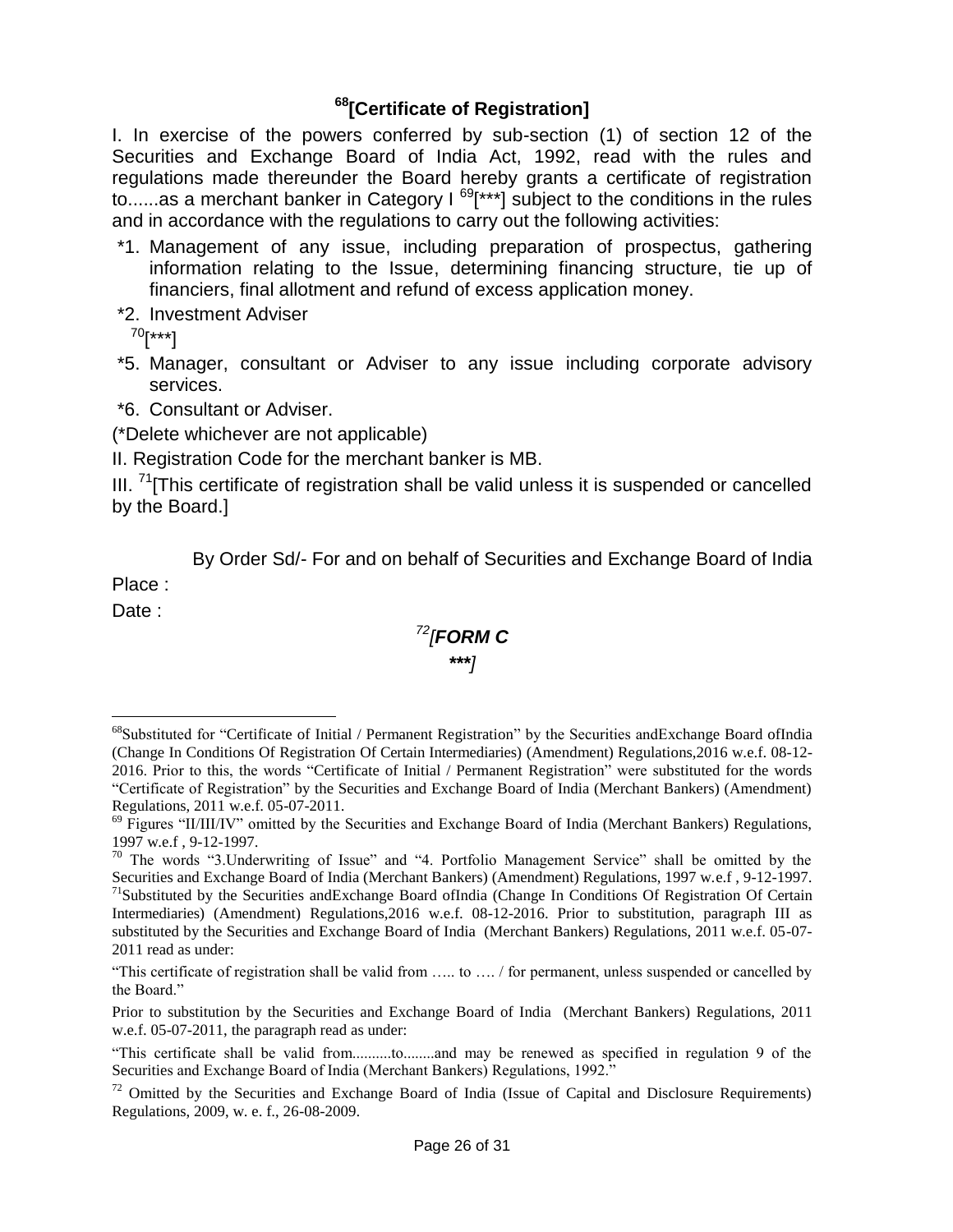### *SCHEDULE II*

*Securities and Exchange Board of India (Merchant Bankers) Regulations, 1992*

## [Regulation 12]

### **FEES**

 $^{73}$ [1. Every merchant banker shall pay a sum of  $^{74}$ [twenty lakh] rupees as registration fee at the time of grant of certificate of  $75$ [\*\*\*] registration.

1A.  $^{76}$ [\*\*\*]

2.  $^{77}$ [A merchant banker who has been granted a certificate of registration, to keep its registration in force, shall pay a fee of nine lakh rupees every three years from the sixth year, from the date of grant of certificate of registration or from the date of grant of certificate of initial registration granted prior to the commencement of the Securities and Exchange Board of India (Change in Conditions of Registration of Certain Intermediaries) (Amendment) Regulations, 2016, as the case may be.]

 $78$ [(aa) \*\*\*]

 $\overline{a}$ 

<sup>3.(</sup>*a*) The fee referred to in paragraph 1 shall be paid by the merchant banker within fifteen days from the date of receipt of intimation from the Board under sub-regulation (1) of regulation 8.

 $^{73}$  Substituted by the Securities and Exchange Board of India (Merchant Bankers) (Amendment) Regulations, 2011 w.e.f. 05-07-2011. Prior to the substitution the paragraphs as amended by the Securities and Exchange Board of India (Merchant Bankers) (Amendment) Regulations, 1996 and Securities and Exchange Board of India (Merchant Bankers) (Third Amendment) Regulations, 2006 read as under:

<sup>―1.</sup> Every merchant banker shall pay a sum of [*ten lakh rupees*] as registration fees at the time of the grant of certificate by the Board.

<sup>2.</sup> A merchant banker to keep registration in force shall pay renewal fee of [*five lakh rupees*] every three years from the fourth year from the date of initial registration."

<sup>&</sup>lt;sup>74</sup> Substituted by the SEBI (Payment of Fees) (Amendment) Regulations, 2014, w.e.f.23-5-2014 for the words "thirteen lakh thirty three thousand and three hundred".

 $75$  The words "initial" was omitted by the Securities and Exchange Board of India (Change In Conditions Of Registration Of Certain Intermediaries) (Amendment) Regulations,2016 w.e.f. 08-12-2016.

<sup>&</sup>lt;sup>76</sup>Omitted by the by the Securities andExchange Board ofIndia (Change In Conditions Of Registration Of Certain Intermediaries) (Amendment) Regulations,2016 w.e.f. 08-12-2016. Prior to omission, paragraph 1A read as under:

<sup>―1</sup>A. A merchant banker referred to under sub-regulation (3) of regulation 8 shall pay fee for the remaining period of two years on *pro rata* basis to the fee prescribed under paragraph 2. "

 $77$  Substituted by the by the Securities and Exchange Board of India (Change In Conditions Of Registration Of Certain Intermediaries) (Amendment) Regulations,2016 w.e.f. 08-12-2016. Prior to substitution, paragraph 2 read as under:

<sup>―2.</sup> A merchant banker who has been granted a certificate of permanent registration, to keep its registration in force, shall pay a fee of <sup>77</sup>[nine] lakh rupees every three years from the sixth year from the date of grant of certificate of initial registration, or from completion of the period of renewed certificate of registration, as the case may be."

Prior to above, the word "nine" was substituted by the SEBI (Payment of Fees) (Amendment) Regulations, 2014, w.e.f. 23-5-2014 for the word "five".

<sup>&</sup>lt;sup>78</sup>Omitted by the by the Securities andExchange Board ofIndia (Change In Conditions Of Registration Of Certain Intermediaries) (Amendment) Regulations,2016 w.e.f. 08-12-2016. Prior to omission, clause (aa), as inserted by the Securities and Exchange Board of India (Merchant Bankers) (Amendment) Regulations, 2011 w.e.f. 05-07-2011 read as under: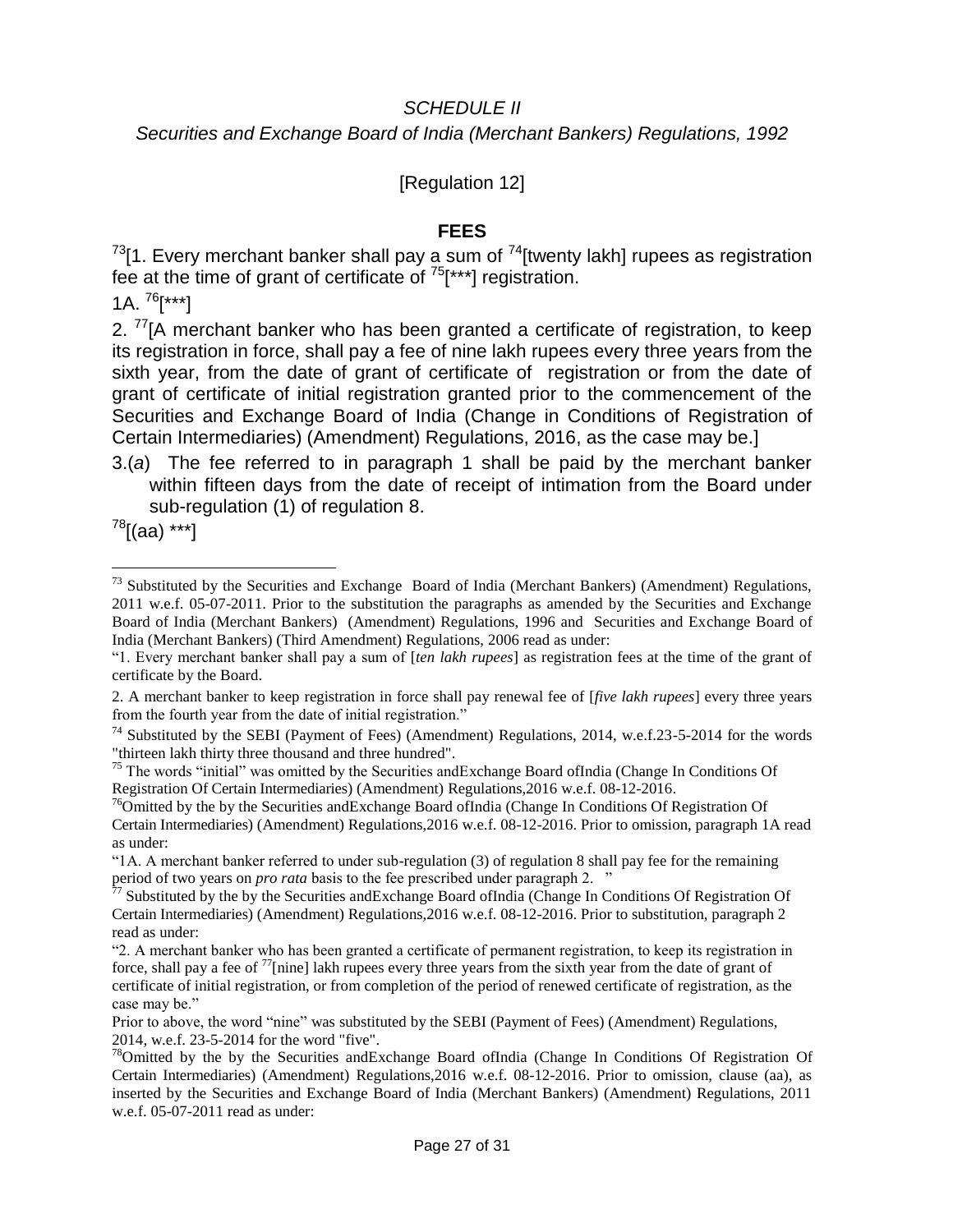$79$ [b)The fee referred to in paragraph 2 shall be paid by the merchant banker three months before expiry of the block for which fee has been paid.]

 $80$ [3A. The non-refundable fee payable along with an application for registration under sub-regulation (1A) of regulation 3<sup>81</sup>[\*\*\*] shall be a sum of <sup>82</sup>[fifty thousand] rupees.]

4. The fees specified in paragraphs  $83$ [1,  $84$ [\*\*\*], 2, and 3A] shall be payable by the merchant banker <sup>85</sup>[by way of direct credit in the bank account through NEFT/RTGS/IMPS or any other mode allowed by RBI or]by a demand draft in favour of ‗Securities and Exchange Board of India' payable at Mumbai or at the respective regional office.]

# <sup>86</sup>[*SCHEDULE III*

*Securities and Exchange Board of India (Merchant Bankers) Regulations, 1992*

## [Regulation 13]

## **CODE OF CONDUCT FOR MERCHANT BANKERS**

**1.** A merchant banker shall make all efforts to protect the interests of investors.

 $\overline{a}$ 

**2.** A merchant banker shall maintain high standards of integrity, dignity and fairness in the conduct of its business.

Prior to this, the words "permanent registration under sub-regulation  $(1)$  or sub-regulation  $(2)$  of regulation  $8A$ " were substituted for the words "renewal of registration under sub-regulation  $(1A)$  of regulation 9" by the Securities and Exchange Board of India (Merchant Bankers) (Amendment) Regulations, 2011 w.e.f. 05-07- 2011.

 $84$  The words "1A" were omitted by the Securities andExchange Board ofIndia (Change In Conditions Of Registration Of Certain Intermediaries) (Amendment) Regulations,2016 w.e.f. 08-12-2016.

<sup>―(</sup>aa) The fee referred to in paragraph 1A shall be paid by the merchant banker three months before completion of the period of three years from the date of grant of certificate of initial registration, or within a period of three months from the date of notification of these regulations, as the case may be."

<sup>&</sup>lt;sup>79</sup>Substituted by the Securities and Exchange Board of India (Change In Conditions Of Registration Of Certain Intermediaries) (Amendment) Regulations,2016 w.e.f. 08-12-2016. Prior to substitution clause (b) read as under: ―(b) The fee referred to in paragraph 2 shall be paid by the merchant banker, at the time of grant of permanent registration, within fifteen days from the date of receipt of intimation from the Board under sub-regulation (6) of regulation 8A and thereafter the fee shall be paid three months before expiry of the block for which fee has been paid."

Prior to above, clause (b) was substituted by the Securities and Exchange Board of India (Merchant Bankers) (Amendment) Regulations, 2011 w.e.f. 05-07-2011. Prior to the substitution the clause read as under:

<sup>―(</sup>b) The fee referred to in paragraph 2 shall be paid by the merchant banker within fifteen days from the date of receipt of intimation from the Board under sub regulation (3) of regulation 9."

<sup>&</sup>lt;sup>80</sup> Inserted by the Securities and Exchange Board of India (Merchant Bankers) (Third Amendment) Regulations, 2006. w.e.f. 7-9-2006.

<sup>&</sup>lt;sup>81</sup>The words "or an application for <sup>81</sup>[permanent registration under sub-regulation (1) or sub-regulation (2) of regulation 8A<sup>"</sup> omitted by the Securities and Exchange Board of India (Change In Conditions Of Registration Of Certain Intermediaries) (Amendment) Regulations,2016 w.e.f. 08-12-2016.

<sup>&</sup>lt;sup>82</sup> Substituted by the SEBI (Payment of Fees) (Amendment) Regulations, 2014, w.e.f. 23-5-2014 for the words "twenty five"

<sup>&</sup>lt;sup>83</sup> The word and figures "1,2 and 3A" shall be substituted by the Securities and Exchange Board of India (Merchant Bankers) (Amendment) Regulations, 2011 w.e.f. 05-07-2011.

<sup>&</sup>lt;sup>85</sup> Inserted by the SEBI (Payment of Fees and Mode of Payment) (Amendment) Regulations, 2017, w.e.f. 6-3-2017

<sup>&</sup>lt;sup>86</sup>Substituted by the Securities and Exchange Board of India (Merchant Banker) (Amendment) Regulations, 2003 w.e.f, 01.10.2003.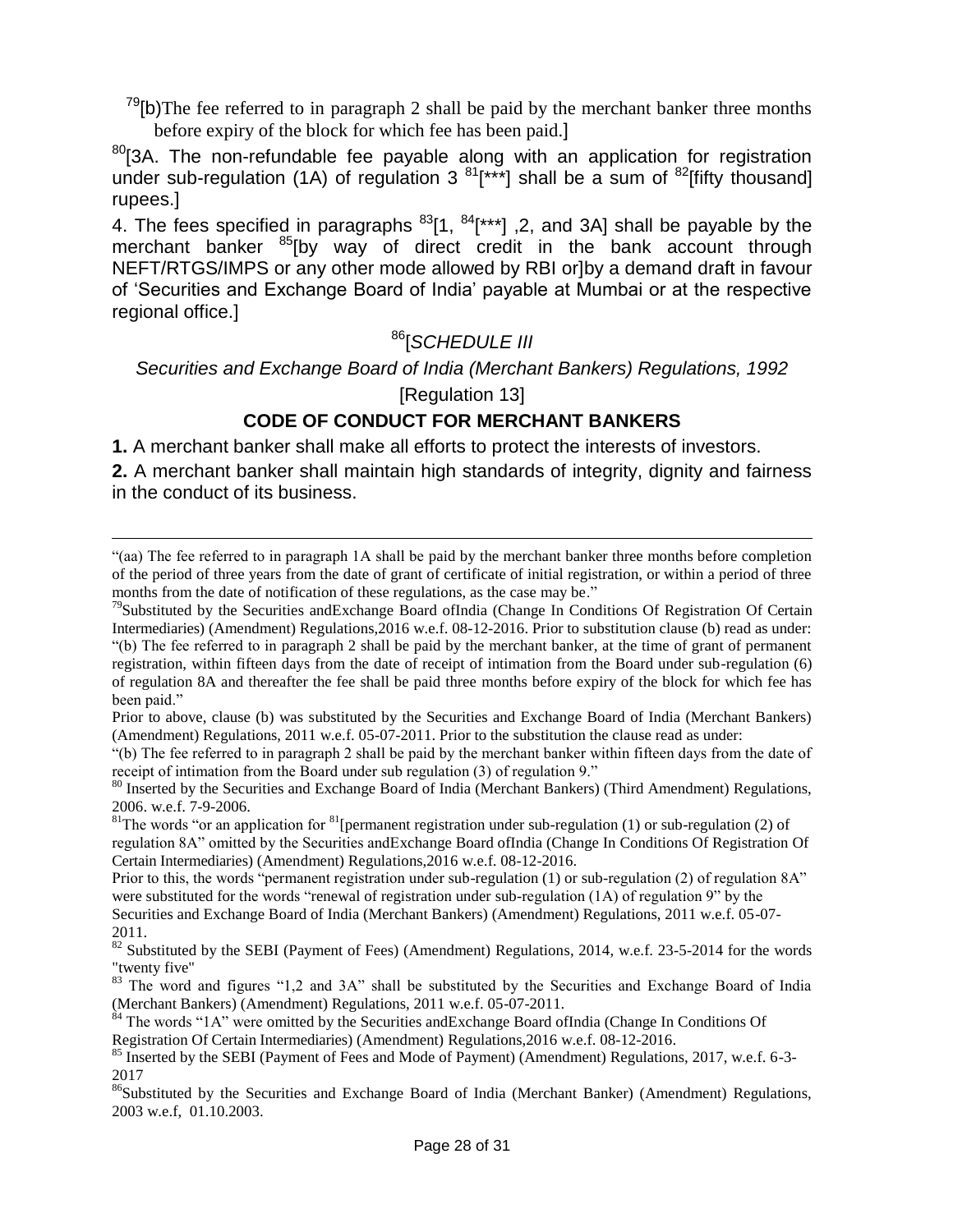**3.** A merchant banker shall fulfil its obligations in a prompt, ethical, and professional manner.

**4.** A merchant banker shall at all times exercise due diligence, ensure proper care and exercise independent professional judgment.

**5.** A merchant banker shall endeavour to ensure that—

- (*a*) inquiries from investors are adequately dealt with;
- (*b*) grievances of investors are redressed in a timely and appropriate manner;
- (*c*) where a complaint is not remedied promptly, the investor is advised of any further steps which may be available to the investor under the regulatory system.

**6.** A merchant banker shall ensure that adequate disclosures are made to the investors in a timely manner in accordance with the applicable regulations and guidelines so as to enable them to make a balanced and informed decision.

**7.** A merchant banker shall endeavour to ensure that the investors are provided with true and adequate information without making any misleading or exaggerated claims or any misrepresentation and are made aware of the attendant risks before taking any investment decision.

**8.** A merchant banker shall endeavour to ensure that copies of the prospectus, offer document, letter of offer or any other related literature is made available to the investors at the time of issue or the offer.

**9.** A merchant banker shall not discriminate amongst its clients, save and except on ethical and commercial considerations.

**10.** A merchant banker shall not make any statement, either oral or written, which would misrepresent the services that the merchant banker is capable of performing for any client or has rendered to any client.

**11.** A merchant banker shall avoid conflict of interest and make adequate disclosure of its interest.

**12.** A merchant banker shall put in place a mechanism to resolve any conflict of interest situation that may arise in the conduct of its business or where any conflict of interest arises, shall take reasonable steps to resolve the same in an equitable manner.

**13.** A merchant banker shall make appropriate disclosure to the client of its possible source or potential areas of conflict of duties and interest while acting as merchant banker which would impair its ability to render fair, objective and unbiased services.

**14.** A merchant banker shall always endeavour to render the best possible advice to the clients having regard to their needs.

**15.** A merchant banker shall not divulge to anybody either orally or in writing, directly or indirectly, any confidential information about its clients which has come to its knowledge, without taking prior permission of its clients, except where such disclosures are required to be made in compliance with any law for the time being in force.

**16.** A merchant banker shall ensure that any change in registration status/any penal action taken by the Board or any material change in the merchant banker's financial status, which may adversely affect the interests of clients/investors is promptly informed to the clients and any business remaining outstanding is transferred to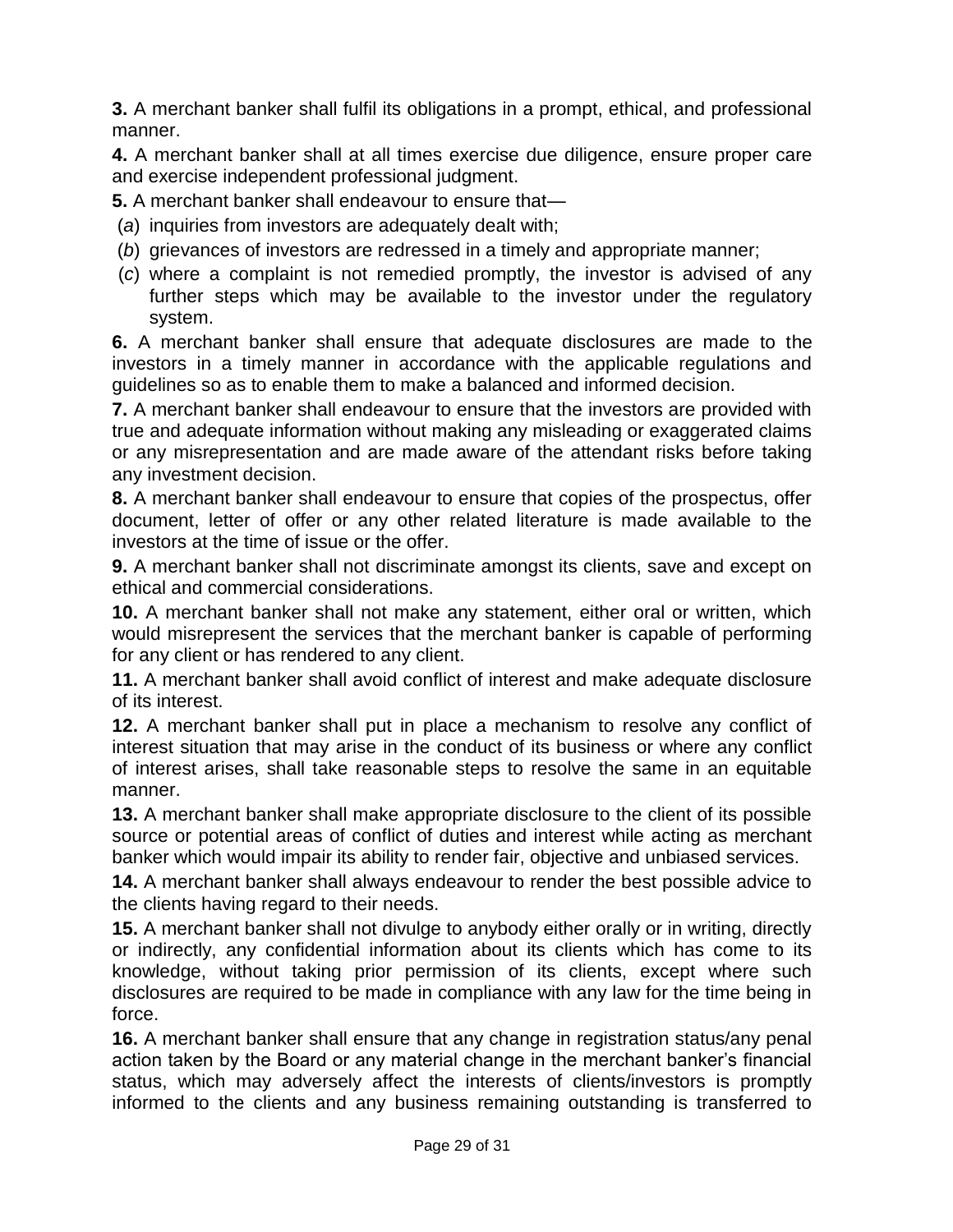another registered intermediary in accordance with any instructions of the affected clients.

**17.** A merchant banker shall not indulge in any unfair competition, such as weaning away the clients on assurance of higher premium or advantageous offer price or which is likely to harm the interests of other merchant bankers or investors or is likely to place such other merchant bankers in a disadvantageous position while competing for or executing any assignment.

**18.** A merchant banker shall maintain arms length relationship between its merchant banking activity and any other activity.

**19.** A merchant banker shall have internal control procedures and financial and operational capabilities which can be reasonably expected to protect its operations, its clients, investors and other registered entities from financial loss arising from theft, fraud, and other dishonest acts, professional misconduct or omissions.

**20.** A merchant banker shall not make untrue statement or suppress any material fact in any documents, reports or information furnished to the Board.

**21.** A merchant banker shall maintain an appropriate level of knowledge and competence and abide by the provisions of the Act, regulations made thereunder, circulars and guidelines, which may be applicable and relevant to the activities carried on by it. The merchant banker shall also comply with the award of the Ombudsman passed under the Securities and Exchange Board of India (Ombudsman) Regulations, 2003.

**22.** A merchant banker shall ensure that the Board is promptly informed about any action, legal proceedings, etc., initiated against it in respect of material breach or non-compliance by it, of any law, rules, regulations, directions of the Board or of any other regulatory body.

**23.** (*a*) A merchant banker or any of its employees shall not render, directly or indirectly, any investment advice about any security in any publicly accessible media, whether real-time or non-real-time, unless a disclosure of his interest including a long or short position, in the said security has been made, while rendering such advice.

(*b*) In the event of an employee of the merchant banker rendering such advice, the merchant banker shall ensure that such employee shall also disclose the interests, if any, of himself, his dependent family members and the employer merchant banker, including their long or short position in the said security, while rendering such advice.

**24.** A merchant banker shall demarcate the responsibilities of the various intermediaries appointed by it clearly so as to avoid any conflict or confusion in their job description.

**25.** A merchant banker shall provide adequate freedom and powers to its compliance officer for the effective discharge of the compliance officer's duties.

**26.** A merchant banker shall develop its own internal code of conduct for governing its internal operations and laying down its standards of appropriate conduct for its employees and officers in carrying out their duties. Such a code may extend to the maintenance of professional excellence and standards, integrity, confidentiality, objectivity, avoidance or resolution of conflict of interests, disclosure of shareholdings and interests, etc.